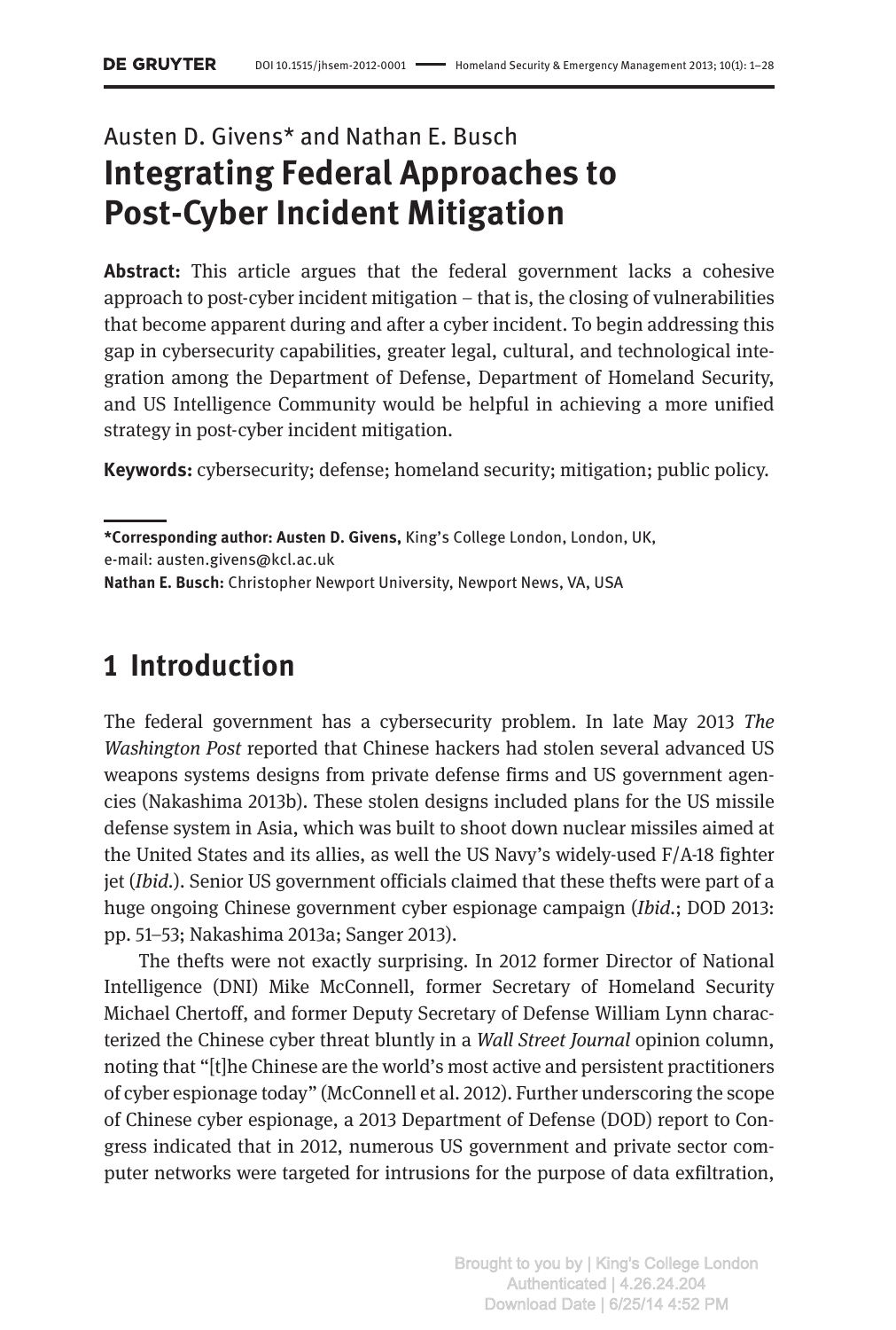"some of which appear to be attributable directly to the Chinese government and military" (DOD 2013: p. 36).

Cyber threats such as these are particularly insidious because the interconnectedness of federal computer networks means that a vulnerability in one federal agency's network can create vulnerabilities in other agencies' networks. Both DOD and DHS work on cybersecurity initiatives, and these close ties mean that hackers can exploit an electronic vulnerability in one agency's network to gain access to another agency's network (Guinchard 2011: pp. 83–84). For example, in 2010, email messages began spreading across the Internet with the subject lines "Here You Have" and "Just for You" (Mills 2010). These messages, which came to be known as the VBMania virus, rapidly propagated themselves across computer networks (Kaplan 2010). Some versions of the message contained links that supposedly pointed toward documents; others provided an apparent link to pornographic online videos. When clicked on, both links actually silently downloaded software that hijacked the user's Microsoft Outlook email application, which would then send the virus to the user's contacts (*Ibid.*). The virus would also simultaneously "scan" users' web browsers, looking for saved passwords to covertly steal and export. When affecting multiple computer users, this flurry of activity flooded computer networks, shutting down organizations' servers (*Ibid.*). Press reports indicated that both NASA and US Immigration and Customs Enforcement computer networks may have been temporarily crippled by the virus (Kaplan 2010; Mills 2010).<sup>1</sup>

The potential for damage in one federal agency's computer network to spill over into other federal agency computer networks suggests that a consistent federal approach to cybersecurity is needed. Integrated solutions to cybersecurity vulnerabilities that view federal information systems in a holistic way would appear to be effective in countering these threats (Chittister and Haimes 2011; McGraw 2013: pp. 117–118). But federal approaches to cybersecurity are problematically divided (Westby 2007; Chabinsky 2010).

Basic legal and semantic challenges abound in cybersecurity, including difficulties in crafting and passing laws related to cybersecurity (Flowers et al. 2013: pp. 7–12). This is partly because there is a continuing tension between the need for government visibility into cyber activities, and an equally pressing requirement to safeguard civil liberties and constitutional rights against unreasonable searches (McCullagh 2012). Moreover, terms like cyber war, cyberterrorism, cyberespionage, and cyber crime are fluid and imprecise. This makes defining governmental roles in cybersecurity challenging. For example, when is a cyber incident

**<sup>1</sup>** Although unnamed sources claimed that US Immigration and Customs Enforcement networks were affected by the virus, the agency officially denied that its networks had been impacted.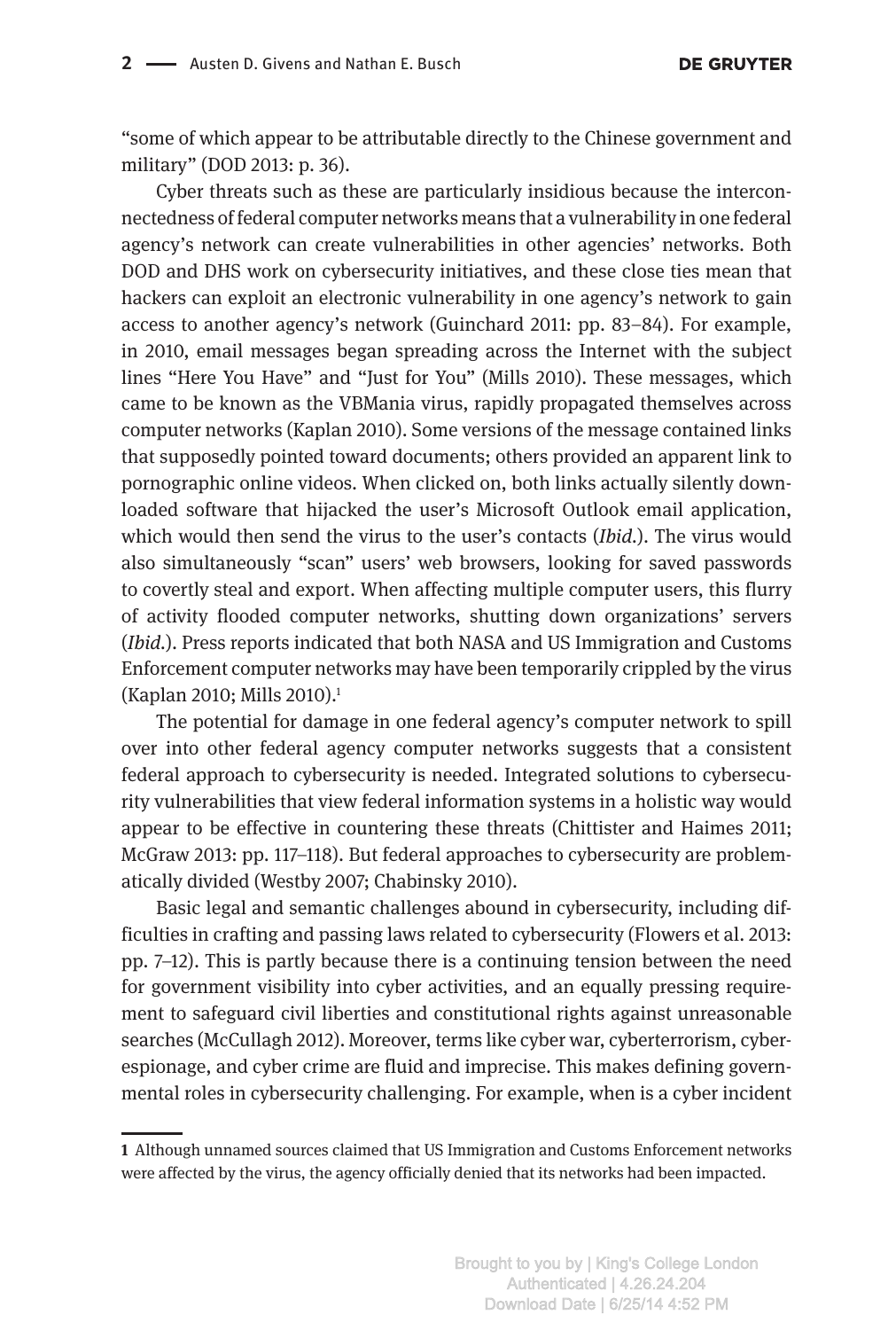considered a cyber attack, requiring DOD involvement? And what is the threshold of severity that compels DOD to become involved? The answers to these questions are unclear.

There is also basic disagreement about locating overarching federal cybersecurity authority within the Department of Homeland Security (DHS), DOD, or the White House (Westby 2007; CSIS 2008; White and Coldebella 2010; Newmeyer 2012). Conflicting directives and regulations complicate this issue. As the lead federal agency for incident management, DHS is charged with coordinating the federal response to a cyber attack that impacts the United States (The White House 2003). DOD, on the other hand, retains authority for warfighting. As in traditional conflicts, DOD is responsible for defending against and responding to cyberattacks launched by nation-state or non-state actors (DOD 2009). Thus a foreign electronic attack on US systems would theoretically be met by at least two distinct responses. While DOD would retaliate against the attack itself, the specific domestic impacts of the attack – incident management, in other words – would be addressed by DHS (Sharp 2010). As a joint DOD/DHS memorandum of agreement (MOA) in 2010 outlined, the overall coordination of the federal response would rest with the Secretary of Homeland Security (DHS and DOD 2010).<sup>2</sup> This organizational division of responsibilities is historically consistent with that used for traditional threats – foreign militaries, natural disasters, and so on (The White House 2003; DOD 2009). But in the dynamic domain of cyberspace, these different departmental roles prove cumbersome.

Recognition of this issue is not new. In 2009 President Obama specifically highlighted the trouble with un-integrated federal approaches to cybersecurity:

No single official oversees cybersecurity policy across the federal government, and no single agency has the responsibility or authority to match the scope and scale of the challenge. Indeed, when it comes to cybersecurity, federal agencies have overlapping missions and don't coordinate and communicate nearly as well as they should – with each other or with the private sector (The White House 2009b).

Nearly 4 years later, we have not made significant progress in constructing a cohesive, unified federal cybersecurity policy (GAO 2011a,b). This lack of integration spans the whole of federal cybersecurity, which includes functions like cyber preparedness, incident response and recovery, offensive and defensive cyber warfare, public-private sector coordination, and citizen education on cyber threats (Dipert 2010; Harknett et al. 2010; Hollis 2010; Nojeim 2010; White and Coldebella 2010; Cyber Incidents 2011; Dunlap 2011; Etzioni 2011; Fischer 2011;

**<sup>2</sup>** Perhaps anticipating the need for excellent interagency cooperation, this memorandum addresses fundamental principles of communication, for cybersecurity between DOD and DHS.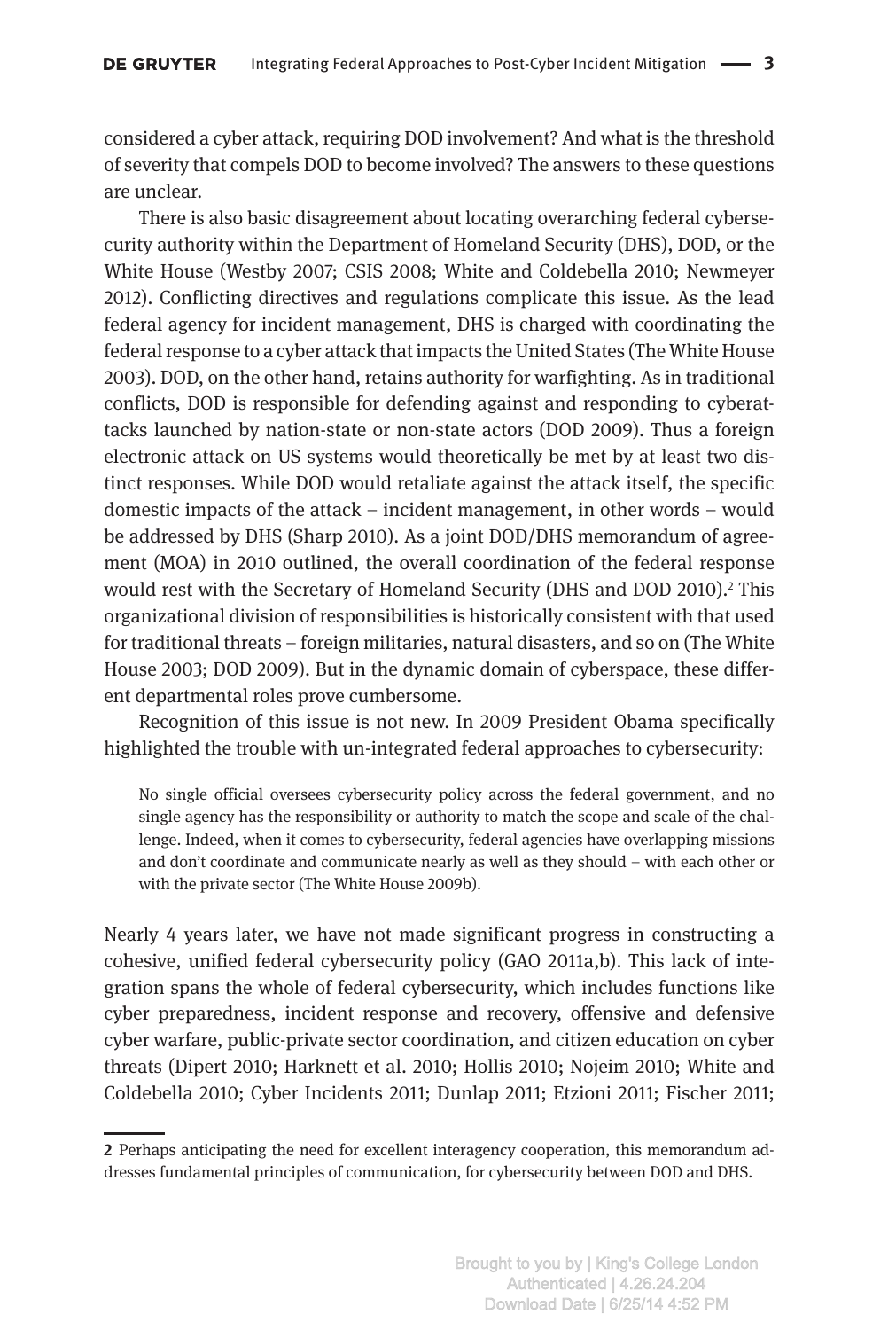Guinchard 2011; NIST 2011; Newmeyer 2012). Examining this policy challenge, therefore, has wide-ranging implications for cybersecurity measures across the federal government.

This article focuses on problematic divisions of responsibility in a specific area of cybersecurity – DOD, DHS, the White House, the FBI, and the CIA's approaches to post-cyber incident mitigation – to illustrate this broader set of problems. We define a "cyber incident" as any electronic event with destructive effects upon both information systems and US national security. This would exclude acts like pinging and port scanning, for example, but would include events like introduction of malware or data theft (CSIS 2013; FEMA 2013; CPNI n.d.; Deloitte n.d.). A "post-cyber incident" would therefore include the actions that these federal agencies would take to respond to attacks, and to "prevent attacks, reduce vulnerabilities, and fix systems" after attacks have taken place (DHS 2010).

The article begins by arguing that the current approaches to post-cyber incident mitigation employed by DHS, DOD, the White House, the FBI, and the CIA are problematically divided. It then makes the case that further legal, cultural, and technological integration among these federal organizations would help achieve a more unified federal approach to post-cyber incident mitigation.3 Finally, we conclude with a few summary observations and policy recommendations.

# **2 Current Federal Approaches to Post-Cyber Incident Mitigation**

Within the federal government post-cyber incident mitigation responsibilities are primarily divided among DOD, DHS, and the White House. Member agencies of the federal intelligence community (IC) also have significant roles in cybersecurity. To an extent this division of responsibilities makes sense, as each of these governmental entities has a distinct cybersecurity mission in the context of the federal government as a whole. But cybersecurity issues cut across the federal government and do not limit themselves neatly to one federal agency or one department. Given that cybersecurity issues affect multiple areas of the federal government, it is logical to integrate federal approaches to post-cyber incident

**<sup>3</sup>** We acknowledge that there are certain details about federal cybersecurity activities that remain classified, and therefore may exist outside the public domain. This article is based entirely on unclassified, open source material.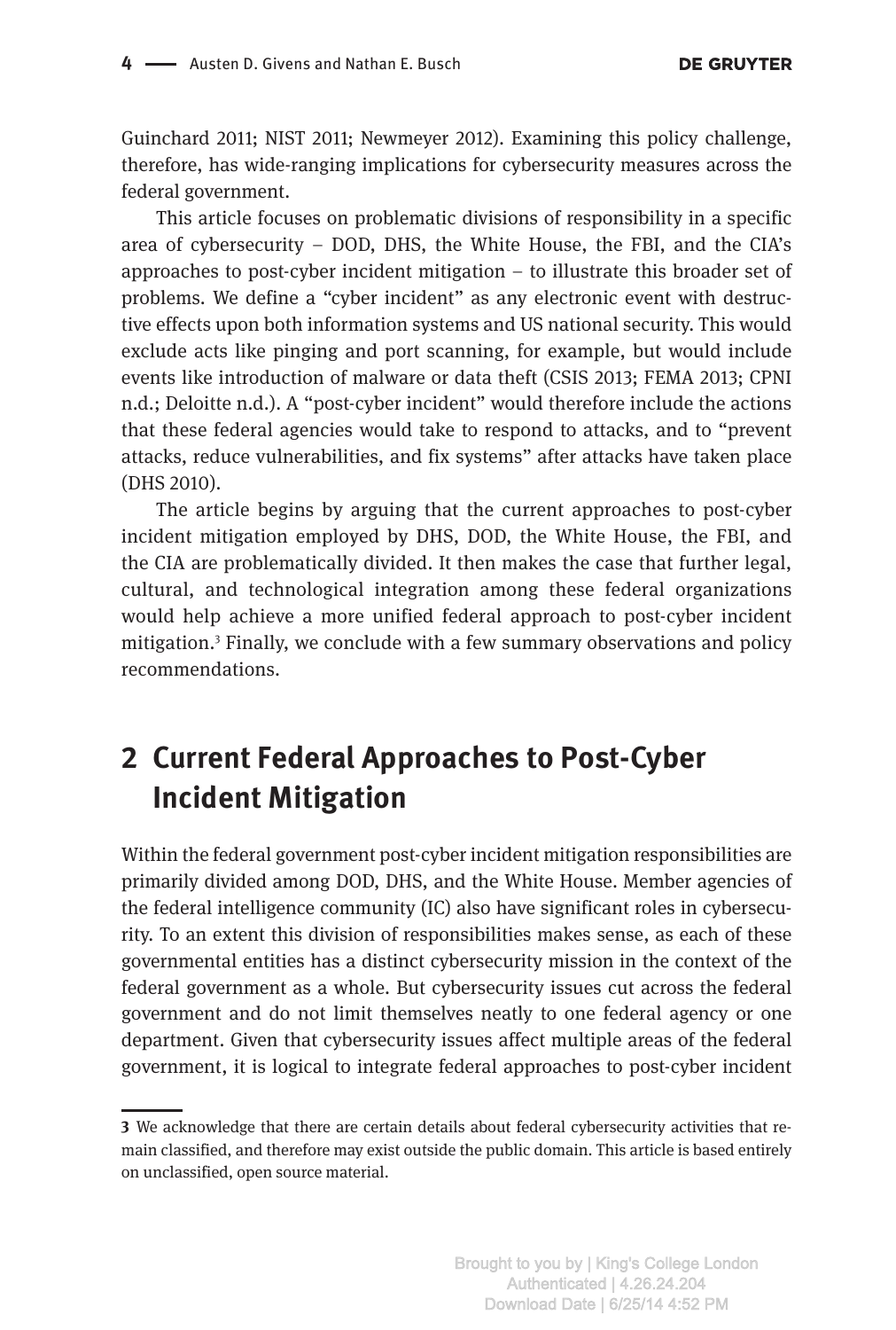mitigation. Yet this has not happened. Instead DHS, DOD, and the White House have each carved out their own approach to post-cyber incident management. The Central Intelligence Agency (CIA) and Federal Bureau of Investigation (FBI), too, have not synchronized their approaches to post-cyber incident mitigation with the rest of the federal government.

In the following discussion of DHS, DOD, the White House, and the IC's approaches to cybersecurity, it becomes clear that much important work remains before federal approaches to post-cyber incident mitigation are adequately integrated. And if left un-integrated, these current federal approaches to post-cyber incident mitigation create the possibility for electronic vulnerabilities to remain exposed, increasing risks to government computer networks.

### **2.1 DHS' Current Approach to Post-Cyber Incident Mitigation**

First released in September 2010 by DHS, the National Cyber Incident Response Plan (NCIRP) remains in draft form (DHS 2010). It broadly addresses mitigation, that is, "ongoing and sustained action to reduce the probability of or lessen the impact of an adverse incident" (*Ibid.*, M-1). For example, the plan identifies DHS' National Cybersecurity and Communications Integration Center (NCCIC) as the facility where federal partners assemble to "develop and share…mitigation recommendations using established communication channels" (*Ibid.*, 24). This suggests that DHS can only *recommend* to other agencies that they take certain steps to close cyber vulnerabilities. But there is no authority or inducement to *compel* other agencies to take action to mitigate threats. Without the prospect of incentives or penalties, it is unreasonable to assume that other federal agencies will simply comply with DHS' cybersecurity recommendations (Schneider and Ingram 1990).

Within the NCCIC, DHS houses the US Computer Emergency Readiness Team (US-CERT). CERT is the operational arm of the NCCIC, and responds to cyber incidents nationwide (US-CERT n.d.). US-CERT actively coordinates with other federal agencies, as well as critical infrastructure operators, business owners, and academic institutions (*Ibid.*). In theory, US-CERT's activities help to facilitate more effective cyber incident response across the federal government. But like the NCCIC as a whole, US-CERT cannot compel other federal agencies to implement specific mitigation measures after a cyber incident occurs. It can only encourage implementation of post-cyber incident mitigation measures.

This illustrates a divided interagency approach to post-cyber incident mitigation. The decision to implement post-cyber incident mitigation recommendations rests with agency heads and is executed through authority delegated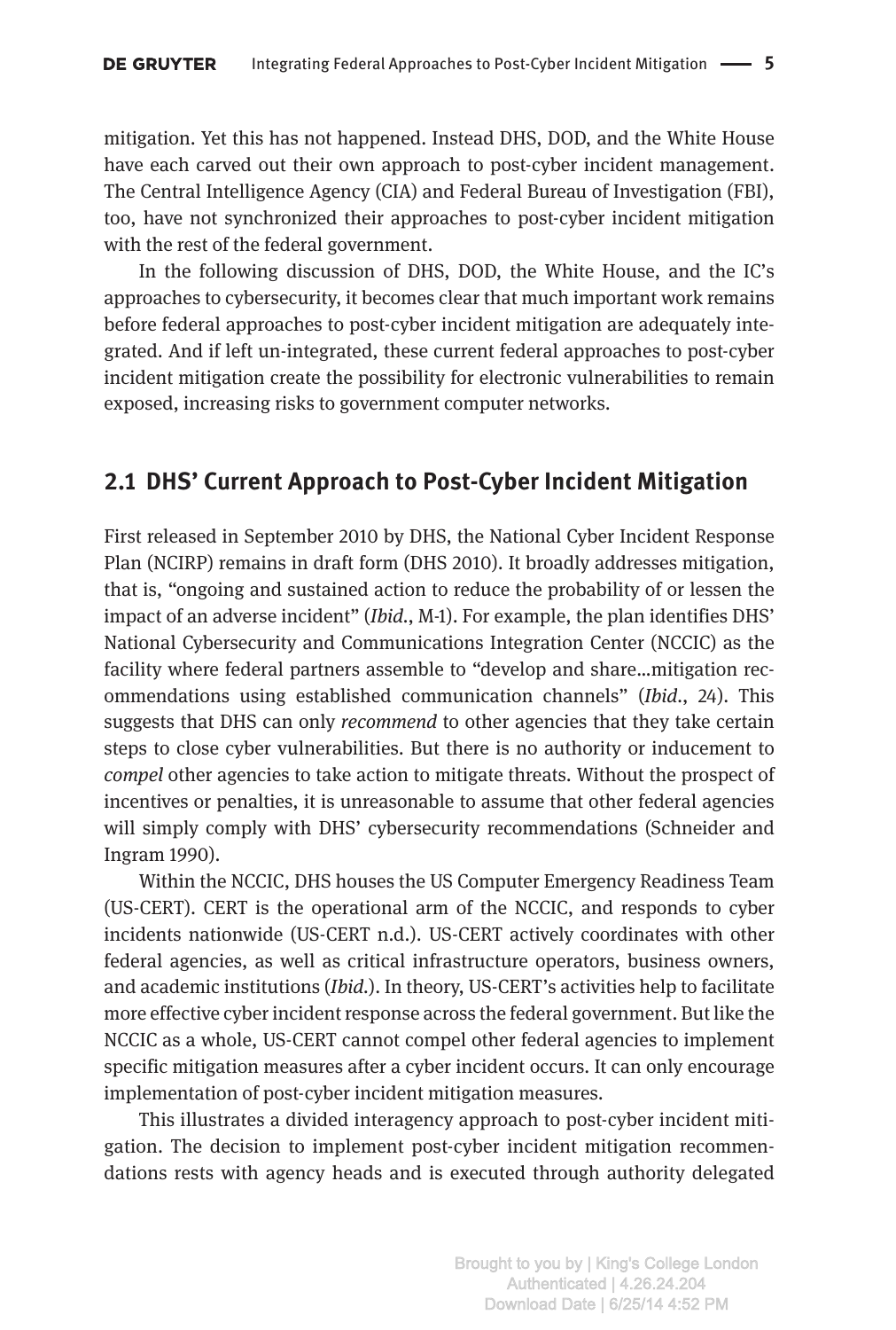to government departments' Chief Information Officers (CIOs). In other words, the decision to require a software security patch is up to a given agency's CIO, not DHS. This fractured approach to cyber incident mitigation is understandable, because there is good reason for agencies to maintain control over their own IT infrastructure. However, the examples discussed above underscore both the scope of current cyber threats and the degree to which malware can infect multiple government computer networks. Therefore, a disjointed approach to post-cyber incident mitigation seems short-sighted. More integrated strategies for mitigation that transcend agencies prove more effective, because they more accurately reflect the dynamic nature of electronic threats. Unfortunately, in its Strategy for Operating in Cyberspace, DOD further reinforces a fractured approach to post-cyber incident mitigation.

### **2.2 DOD's Current Approach to Post-Cyber Incident Mitigation**

The 2011 DOD Strategy for Operating in Cyberspace underlines the mis-alignment of mitigation responsibilities between DHS and DOD (GAO 2011c).<sup>4</sup> The document discusses the need for internal DOD threat mitigation in multiple ways, including guarding against insider threats and protecting the technology supply chain with private sector partners (DOD 2011: p. 7, 9). But in discussing DOD's partnerships with other agencies on cybersecurity initiatives, the Strategy notes that DOD will support DHS in "leading interagency efforts to identify and mitigate cyber vulnerabilities in the nation's critical infrastructure" (DOD 2011: p. 8). However, as demonstrated earlier, DHS' leadership role in cyber mitigation is one of centralized coordination. It has no authority to sew up gaps in cybersecurity across the executive branch. Like other executive branch agencies, the best that DHS can do is *recommend* steps to mitigate threats. DOD's deference to DHS' mitigation leadership here is therefore problematic.<sup>5</sup>

Although the strategy describes a clear concern for threat mitigation within DOD, it ultimately punts the interagency approach on post-cyber incident mitigation to DHS. But DHS cannot require other agencies to mitigate

**<sup>4</sup>** This GAO reports underlines the need for more clearly defined cybersecurity requirements across DOD.

**<sup>5</sup>** The two primary DOD entities involved in cybersecurity operations are US Cyber Command (USCYBERCOM) and the National Security Agency (NSA). The Director of the NSA is dual-hatted as commander of USCYBERCOM. The two organizations work closely together, but there are clear dividing lines between their areas of responsibility and those of DHS.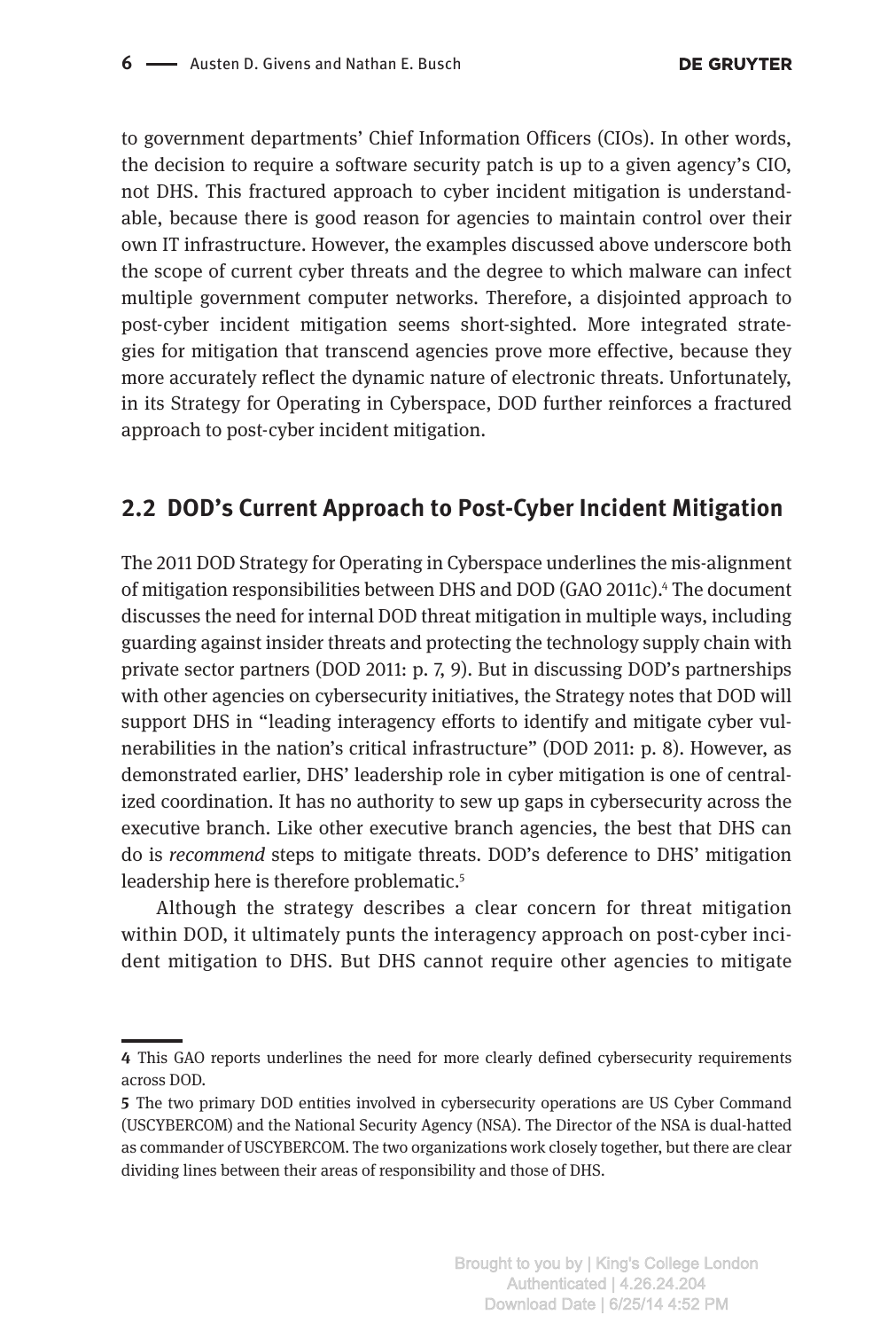the risk of cyber threats. Agencies may implement recommended mitigation measures, or not. As the lead federal departments in cybersecurity, DOD and DHS' un-integrated approach to post-cyber incident mitigation poses risks for both their own computer networks, as well as those of other executive branch agencies. It is reasonable to assume that clear direction from the Executive Office of the President (EOP) would help address this issue. But this has not yet occurred.

### **2.3 The White House's Current Approach to Post-Cyber Incident Mitigation**

Shortly after being sworn into office in 2009, President Barack Obama ordered a re-appraisal of federal cybersecurity policy (Harknett and Stever 2009; Sanger and Markoff 2009; The White House 2009a). The result of this 60-day effort was the Cyberspace Policy Review, which began to adjust cybersecurity policies from the George W. Bush administration (The White House 2009a). The Review was comprehensive in scope – a strategy document. Although the Review discussed the need for mitigation in multiple respects, it was silent on what agencies or individuals should steer mitigation efforts (The White House 2009a: p. i, v, 17, 31, C-10). Following the Review, White House updates to the Bush administration's Comprehensive National Cybersecurity Initiative (CNCI) began to take shape.

The EOP's decision to publish an unclassified version of the CNCI provides a helpful view into the administration's thinking about post-cyber incident mitigation responsibilities (Nakashima 2010a; The White House 2010). The CNCI first outlines twelve points related to broader cybersecurity policy, including deploying intrusion detection sensors across government networks, as well as developing deterrence strategies and programs (The White House 2010: p. 2, 5). In this sense, it is more tactically oriented and detailed than the Cyberspace Policy Review. Broader thematic discussion of mitigation also appears in the CNCI. However, the CNCI specifically mentions mitigation exactly twice: once in the context of counterintelligence, and again in protecting the global supply chain (*Ibid.*, 4–5). With few exceptions, such as the description of the prominent role played by the US-Computer Emergency Readiness Team (US-CERT), there is a conspicuous lack of specific responsibility for post-cyber incident mitigation in the CNCI.

This shows that the EOP's view of federal post-cyber incident mitigation is even murkier than that of DOD and DHS. It raises serious doubts about the feasibility of implementing mitigation measures in a uniform way across the federal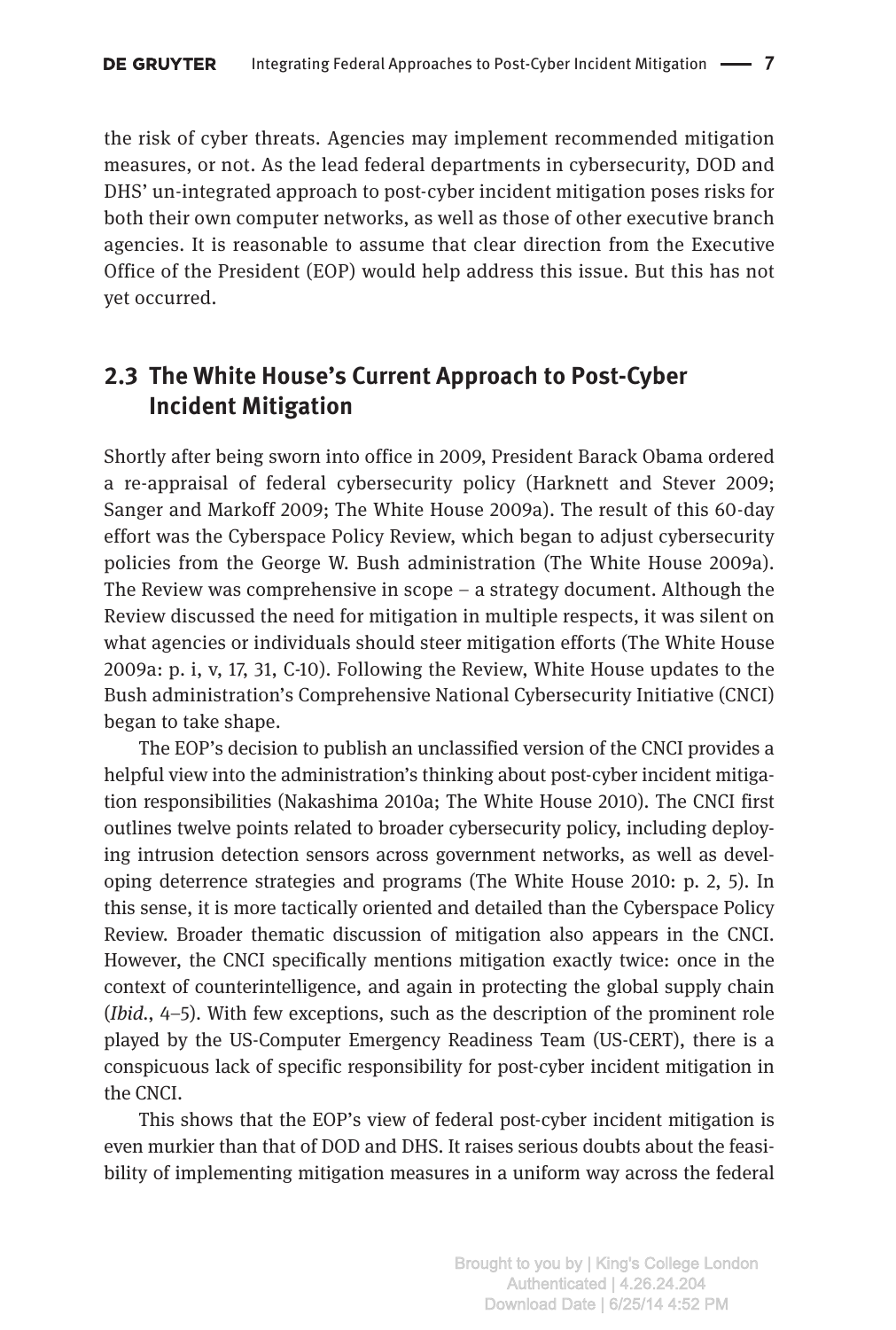| <b>Organization</b>                         | <b>Primary Organizational</b><br><b>Cybersecurity Mission</b>                                             | Cybersecurity<br>Guidance<br><b>Document</b>                           | Cybersecurity<br><b>Document Purpose</b>                                                                                                                        |
|---------------------------------------------|-----------------------------------------------------------------------------------------------------------|------------------------------------------------------------------------|-----------------------------------------------------------------------------------------------------------------------------------------------------------------|
| Department of<br>Defense                    | Treat cyberspace as<br>a domain for military<br>dominance                                                 | <b>DOD Strategy</b><br>for Operating in<br>Cyberspace                  | Presents a strategic<br>vision of how DOD<br>approaches cybersecurity<br>internally and in<br>partnerships at all levels                                        |
| Department of<br><b>Homeland Security</b>   | Work with public,<br>private and<br>international entities to<br>secure cyberspace and<br>US cyber assets | <b>National Cyber</b><br><b>Incident Response</b><br>Plan              | Creates a strategic<br>framework for<br>organizational<br>preparedness for,<br>response to, and<br>recovery from cyber<br>incidents                             |
| <b>Executive Office of</b><br>the President | Centrally coordinate<br>cybersecurity<br>policymaking process                                             | Comprehensive<br><b>National</b><br>Cybersecurity<br><b>Initiative</b> | Guidance to establish<br>a front line of cyber<br>defense; defend<br>against full spectrum of<br>threats; and strengthen<br>future cybersecurity<br>environment |

**Table 1** Federal Cybersecurity Authorities Examined in this Article.6

government, at least as currently outlined. DOD and DHS take a narrow approach to the issue – meaning they exercise direct control over their own IT infrastructure, and little else. By contrast, through the Cyberspace Policy Review and CNCI, the EOP essentially describes mitigation as a good thing without identifying concrete steps for instituting mitigation procedures. Table 1 above provides a brief summary of these entities and the cybersecurity authorities examined in this analysis.

DHS and DOD have important roles and responsibilities in post-cyber incident mitigation. But their respective roles and responsibilities are not as integrated as they could be. And the EOP's virtual silence (thus far) on how to integrate DOD and DHS' approaches to post-cyber incident mitigation does not help the situation. Absent policy changes, the cybersecurity disconnect between DHS and DOD will likely continue for the foreseeable future.

**<sup>6</sup>** Open source cybersecurity strategy documents for the CIA or FBI do not appear to be available.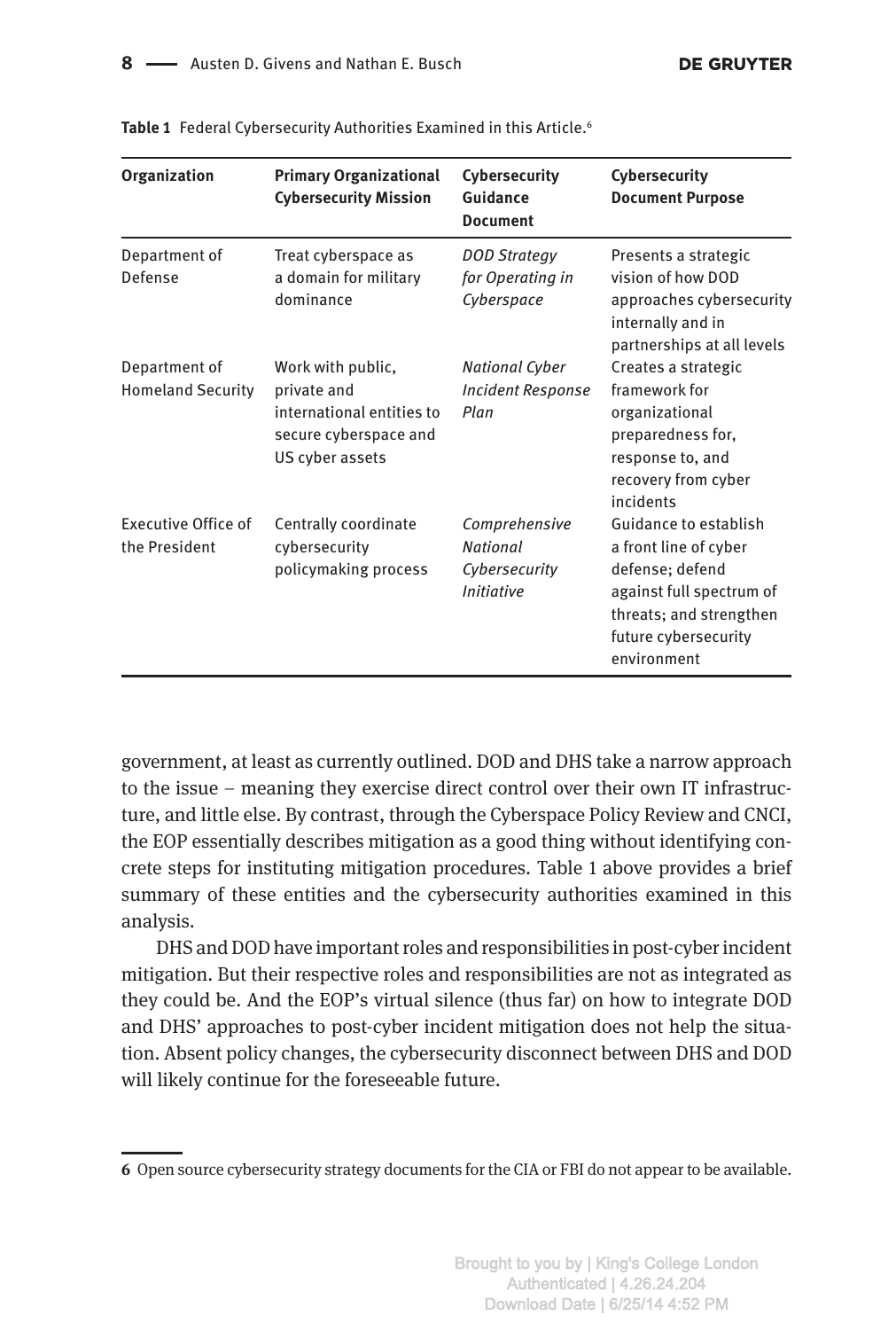### **2.4 The CIA and FBI's Current Approaches to Post-Cyber Incident Mitigation**

DOD and DHS are member agencies of the IC. They must balance their roles as the leading federal agencies in cybersecurity and their roles as part of the IC. This can cause difficulties in their interactions with the CIA and FBI, which also have roles in cybersecurity, and which are also member agencies of the IC. To further complicate matters, it is also unclear what the role of the rest of federal IC is in addressing cyber threats. While DHS and DOD tend to dominate discussions of federal cybersecurity policy, both the FBI and the CIA have been collecting intelligence on cyber threats. Yet DHS and DOD also retain their own intelligence functions – DHS has its own office of Intelligence and Analysis, and DOD houses multiple intelligence agencies, including the National Security Agency (NSA). To date, it is unclear how DOD and DHS will coordinate their actions in cybersecurity with other IC member agencies, especially the FBI and CIA.

The lack of clarity in how the IC member agencies will coordinate with each other and with related federal organizations can lead to confusion in post-cyber incident mitigation. In a February 2013 speech, FBI Director Robert Mueller underscored this problem:

What is the allocation of responsibilities among DHS, NSA, and the FBI? I do know there has been some confusion as to the roles of these three agencies… While the answer depends in part on the scope and the nature of the intrusion, the FBI often will be the first responder because of our nationwide coverage. But the investigative team, at a minimum, should include the expertise of both DHS and NSA… Our agencies operate under separate authorities and have different roles to play. Yet we also understand that we must work together on every substantial intrusion and share information among the three of us (Mueller 2013).

Although Mueller emphasized that the FBI must collaborate with other federal agencies in cybersecurity, he also points out that there has been confusion about the roles of different federal agencies in cybersecurity.

This confusion can create challenges in post-cyber incident mitigation. Divided and unclear responsibilities mean that there is greater potential for post-cyber incident mitigation measures to remain unimplemented. Without clear direction, it is not reasonable to assume that the  $FBI - or$  any agency – will implement mitigation measures after a cyber incident. Doing so would take away needed time and resources from other pressing agency priorities.

The CIA faces similar challenges in cybersecurity. Former CIA director Michael Hayden, who stepped down in 2009, now says that a substantial amount of information about cyber incidents is "horribly over-classified," inhibiting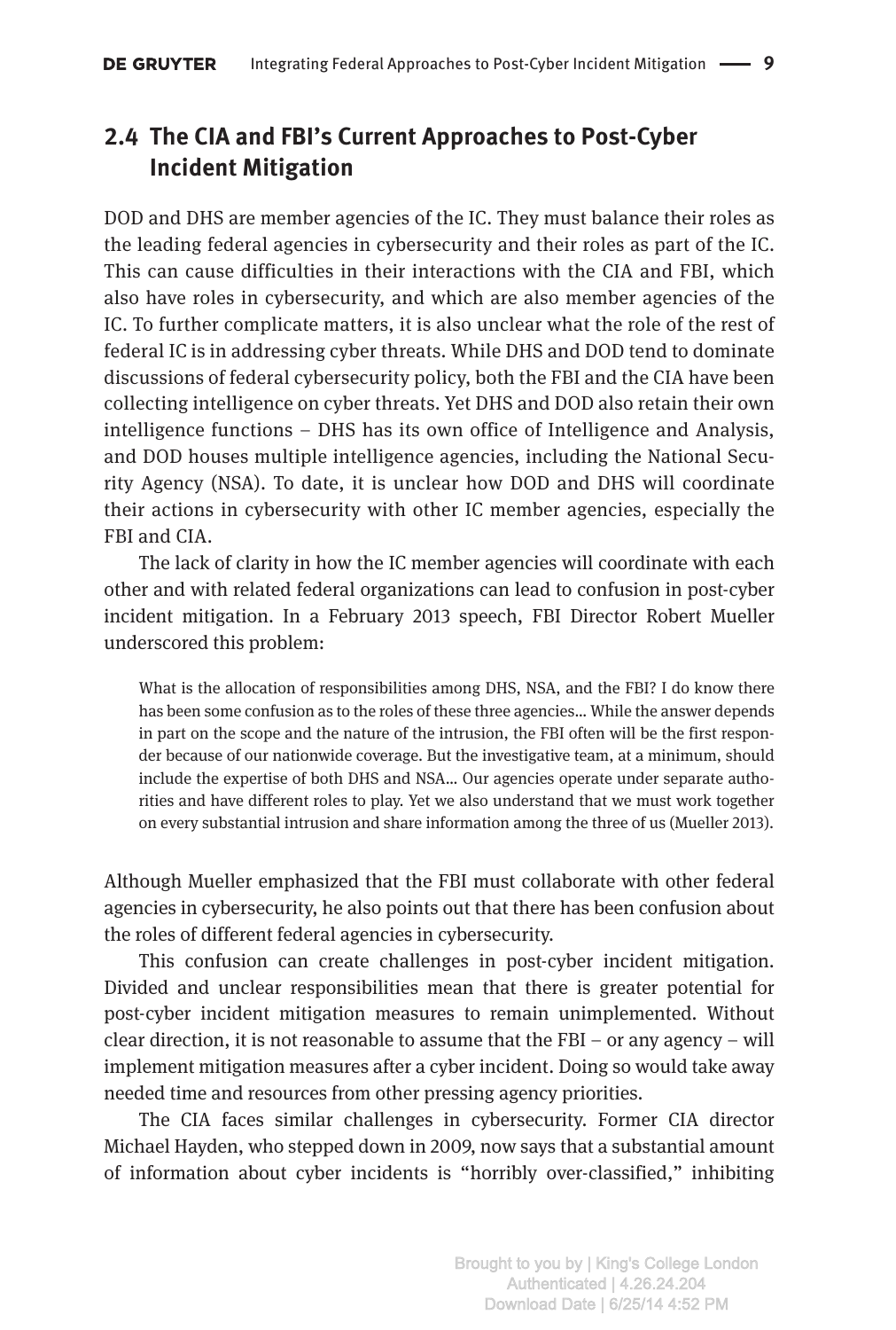learning about electronic vulnerabilities, and ultimately making post-cyber incident mitigation more difficult (Kaiser 2011). In October 2011 Congressional testimony, Hayden extended this thinking further:

We need to recalibrate what is truly secret. Our most pressing need is clear policy, formed by shared consensus, shaped by informed discussion and created by a common body of knowledge (Hayden 2011: p. 7).

Hayden's suggestions make sense. For an individual to view classified material about cyber incidents, she must have a federally-issued security clearance. But without a security clearance, she cannot view this classified material. This means that classified information about cyber incidents is walled off from anyone without a security clearance – including private sector experts and academic researchers. But government officials could turn to these very experts so as to create new post-cyber incident mitigation measures – *if* these experts had access to detailed information about these now-classified cyber incidents.

It is critical to keep some information classified – especially information about intelligence sources or methods. Yet over-classifying information about cyber incidents ultimately harms government by limiting outside experts' ability to diagnose and treat the root causes of cyber incidents. Continuing to overclassify information about cyber incidents will leave cyber vulnerabilities open longer, for it blocks a team of skilled physicians (outside experts and academic researchers) from a sick patient (federal computer networks).

Howard Schmidt, the former Coordinator for Cybersecurity for the Obama administration, reinforced Hayden's observations about cybersecurity information being over-classified in a recent interview. He noted that "[i]n one US case in 2011, it took 102 days from when an attack was reported [for government] to share the information with the private sector, which is unconscionable" (Ashford 2013). In this comment, Schmidt reinforces Hayden's concern about the over-classification of certain cybersecurity information. To integrate federal approaches to cybersecurity more fully, IC member agencies will need to coordinate closely to make more information about cybersecurity threats available to private sector partners in a timely fashion (Busch and Givens 2012, 2013; Givens and Busch 2013a,b).

#### **2.5 Why Greater Federal Integration has not Occurred**

Problematically divided federal approaches to cybersecurity persist. But there are several reasons why these divisions continue. First, within the federal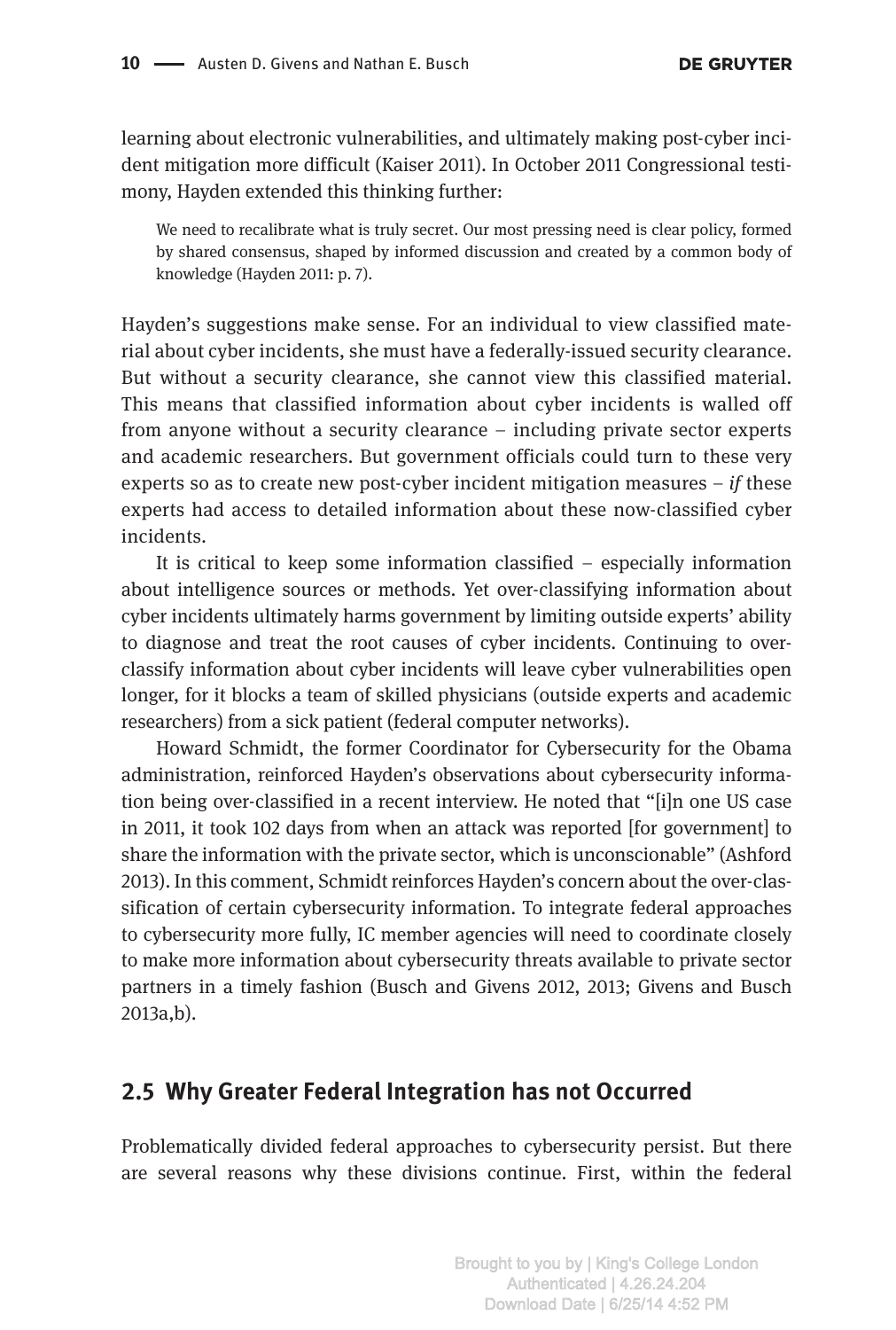government, there is a clear and deliberate separation between domestic and international responsibilities. Government officials often use the acronyms CONUS (Continental United States) and OCONUS (Outside the Continental United States) as shorthand for this distinction. Historically DOD is an OCONUS-focused agency. While DOD has countless facilities and bases inside the United States, its basic mission of protecting the United States really occurs OCONUS – whether at overseas military installations or in theaters of war like Iraq or Afghanistan. The CIA is similar. It collects foreign intelligence about foreign targets.

But DHS and the FBI are different than DOD and the CIA. DHS and the FBI focus on CONUS. DHS is charged with protecting the United States, but that protecting occurs overwhelmingly inside US borders – not overseas. The FBI is a federal law enforcement agency. Like DHS, the vast majority of its operations take place inside CONUS. The reasons for this division between CONUS and OCONUS responsibilities in DOD, the CIA, DHS, and the FBI are deeply rooted in history, law, and organizational cultures. It is not easy for policymakers to begin merging such deeply rooted historical, legal, and cultural factors. Moreover, there is a natural human tendency to resist change. And organizations like DOD, the CIA, DHS, and the FBI are made up of dedicated professionals who also naturally resist change. Collectively these factors make bridging the divide between OCONUS and CONUS in cybersecurity a challenge.

Second, for the federal government as a whole, cybersecurity is fairly new territory. Until recently agencies like the US Air Force worked on cybersecurity initiatives, but they worked in relative isolation from the rest of the federal government. But now federal agencies like the CIA and FBI that did not previously work on cybersecurity are working on cybersecurity. And federal agencies like the FBI and DOD that did not work together previously on cybersecurity now have to work with one another on cybersecurity. It takes time for the "newness" of these changes to sink into organizations and take root. Agency leaders need to be patient, too, in order to learn about one another's new capabilities and responsibilities in cybersecurity. The dust will eventually settle as these federal agencies assume new independent roles in cybersecurity, and learn to coordinate their roles with those of other agencies. But until the dust settles, post-cyber incident mitigation measures will not be as integrated as they could be.

Third, cybersecurity is a particularly new area of operations for the CIA and FBI. By contrast, the US Air Force, which is part of DOD, has been involved with cybersecurity operations since at least 1997 (Federal Laboratory Consortium for Technology Transfer 2013). DHS was formed in 2002 (Homeland Security Act 2002). Its Office of Cybersecurity and Communications came into being in 2006 (DHS n.d.). Therefore, DHS' participation in cybersecurity spans a significant percentage of the agency's existence to date. But historically the CIA is an agency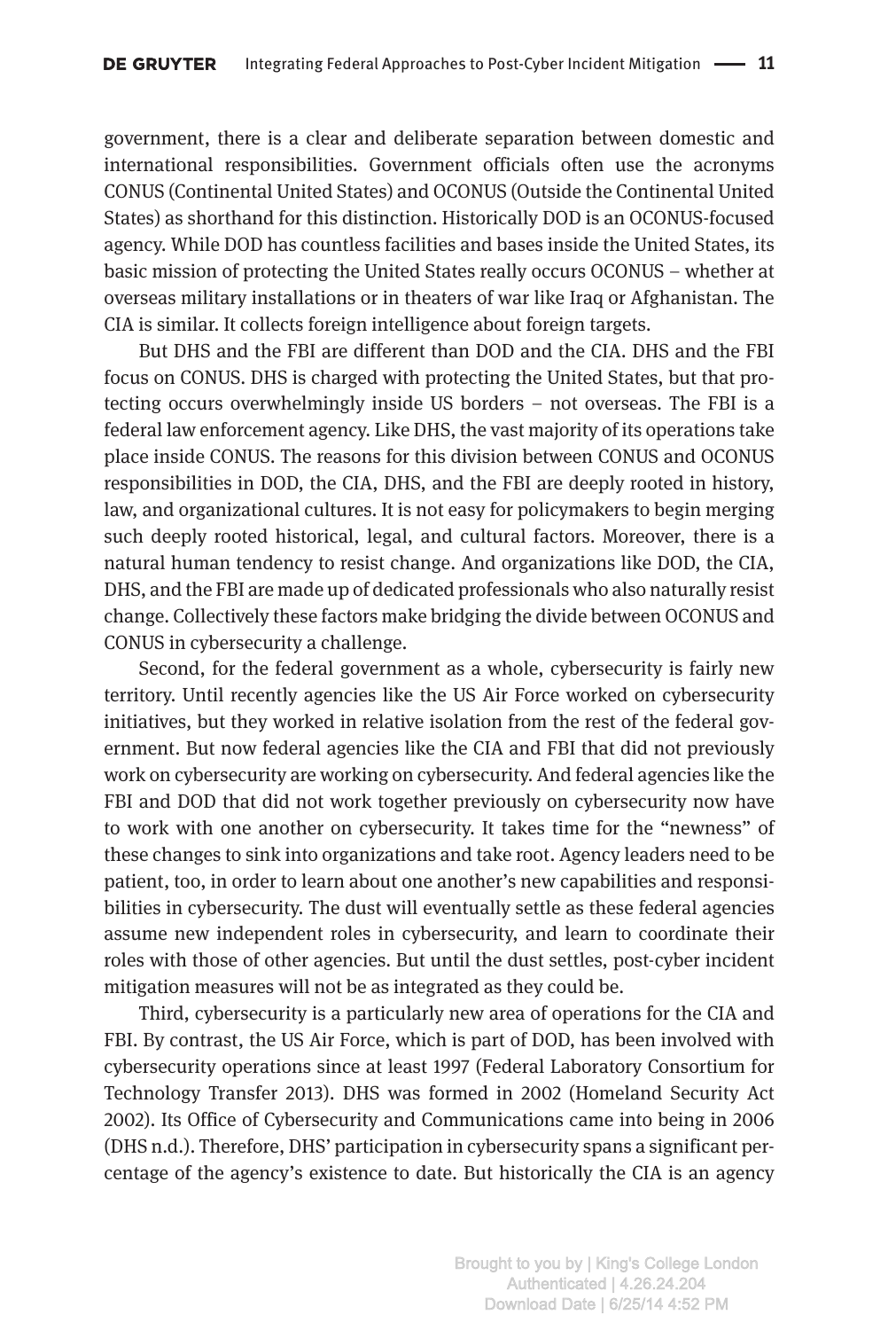concerned with two key priorities: collecting and analyzing foreign intelligence about state and non-state actors, and conducting covert action. At first glance collecting and analyzing information about cybersecurity threats does not fit neatly into either of those categories.

Similarly, while the FBI has long investigated violations of federal law, jurisdictional boundaries between government and private sector operations blur easily in the electronic world. This means that, for the FBI, getting involved in cybersecurity investigations means learning to distinguish jurisdictional boundaries that are a far cry from those seen in more conventional criminal investigations. For both the CIA and FBI it is likely challenging to make sense of their own capabilities and responsibilities in cybersecurity, in part because cybersecurity itself is such a new subject for them. And until the CIA and FBI are able to make good sense of their capabilities and responsibilities in cybersecurity, this will limit their ability to integrate their approaches to post-cyber incident mitigation with DHS and DOD.

Fourth, inter-organizational tensions die hard. Despite the heavy post-9/11 emphasis on unity of effort in government, turf battles among agencies continue. Cybersecurity policy blends hierarchical military organizations and flatter, more collaborative civilian agencies. These organizational differences create the potential for sharp disagreements over policy and procedures among agency heads, contributing to inter-organizational tensions. Moreover, integrating federal approaches to cybersecurity means that DOD, DHS, the CIA, and the FBI now share complementary missions. With these missions in mind, these agencies' leaders must lobby Congress each year for budget money to deal with cybersecurity threats. Yet the need for Congressional funding can set these agencies at odds with one another. Agency leaders must independently show members of Congress that their organizations are overtaxed in managing cybersecurity threats, and make a strong case to Congress for additional funding for their respective organizations. If DOD, DHS, the CIA, and the FBI are each doing this simultaneously, there is potential for "winners" and "losers" to emerge – the "winners" getting the lion's share of Congressional funding for cybersecurity, while the "losers" get less funding for cybersecurity. This split between funding "winners" and "losers" can fuel inter-organizational resentment, making integration of cybersecurity operations even more difficult than before.

Recent reporting that China's People's Liberation Army (PLA) continues to hack into US public and private sector information systems demonstrates the urgency of integrating federal approaches to cybersecurity (Mandiant 2013). PLA theft of public and private sector information is a crime, and falls into the FBI's domain of responsibility. Simultaneously, PLA operations against US government systems fall into DOD's domain. The CIA, too, plays a part in this, for it collects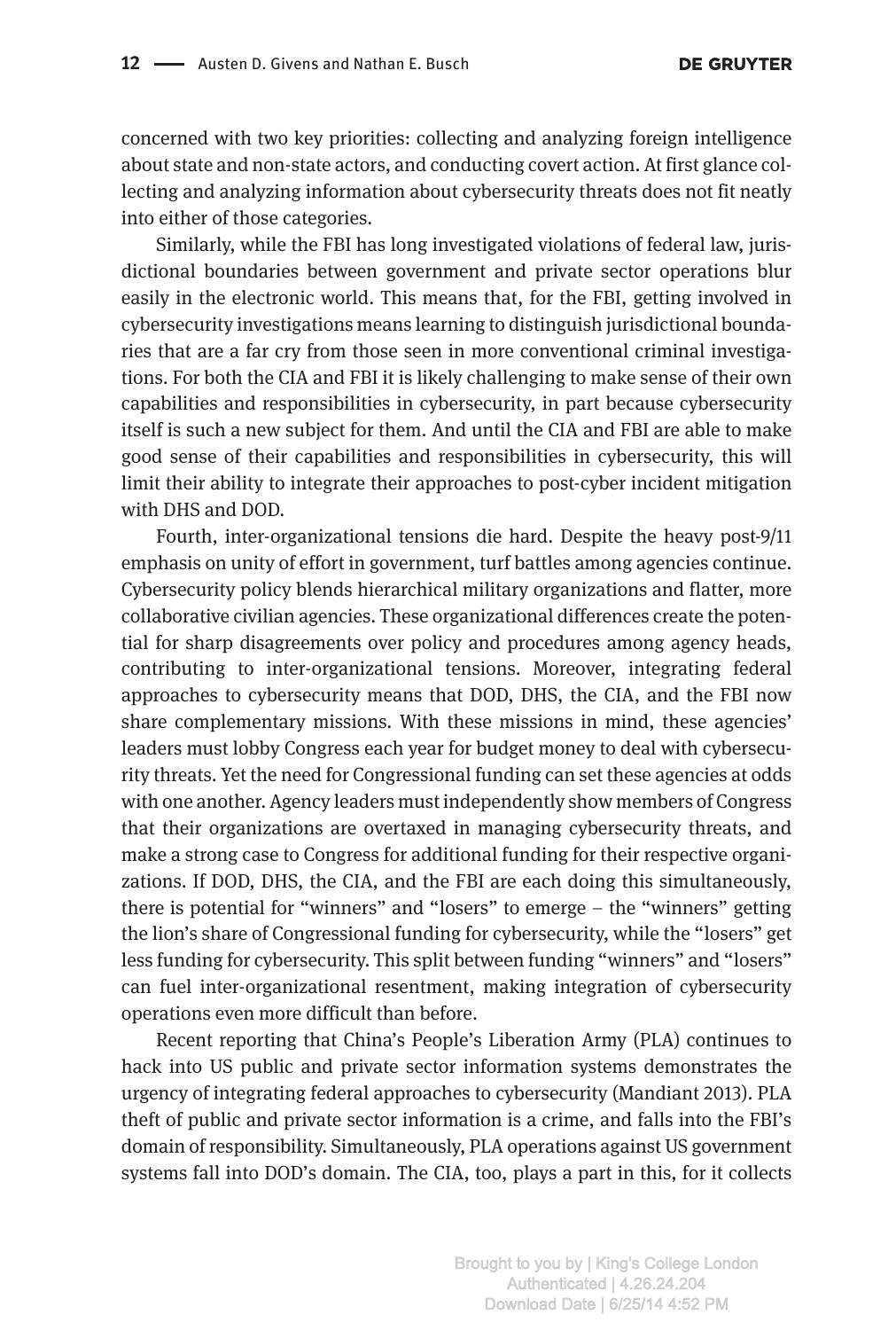intelligence on cyber threats from overseas. DHS has the leading role in managing the domestic consequences of any cyber incidents stemming from PLA penetration of US information systems. To mitigate the risk of future hacking by the PLA, it will be important for DOD, DHS, the CIA, and the FBI to integrate their collective knowledge of PLA capabilities and methods, and apply that collective knowledge to developing robust mitigation measures.

# **3 Recommendations for Improving Integration for Federal Post-Cyber Incident Mitigation**

Given the challenges that we have seen in federal responses to cybersecurity threats, there are important steps that need to be taken to better integrate federal approaches to cybersecurity. Doing so will require time, effort, resources, and patience. As a first step toward better integration of federal approaches to cybersecurity, below we offer a set of policy recommendations to improve federal approaches to post-cyber incident mitigation. These recommendations cannot solve every problem related to cybersecurity. But they do suggest a viable way forward in better integrating federal cybersecurity activities.

### **3.1 Legal Integration for DOD and DHS**

Laws governing DOD and DHS have sometimes overlapping, conflicting, and confusing responsibilities in cybersecurity. To better align DOD and DHS roles in cybersecurity, policymakers will need to identify and work through the legal challenges facing DOD and DHS to improve cybersecurity coordination. Underscoring the magnitude of this issue, former DNI Dennis Blair once noted that "The precedents and the laws on the books are just hopelessly inadequate for the complexity of the global information network" (quoted in Nakashima 2010b). Given these problems, it may be necessary to consider updates to laws circumscribing DOD and DHS' roles in cybersecurity. Two provisions deserve special attention: the Posse Comitatus Act of 1879, and the Homeland Security Act of 2002.

The Posse Comitatus Act of 1879 (18 U.S.C. § 1835) prohibits use of military assets in domestic law enforcement functions except in extremely limited circumstances, such as armed rebellion (Toomer 2002: pp. 29–30; Fischer 2011: p. 10). There is debate over whether the Posse Comitatus Act restricts military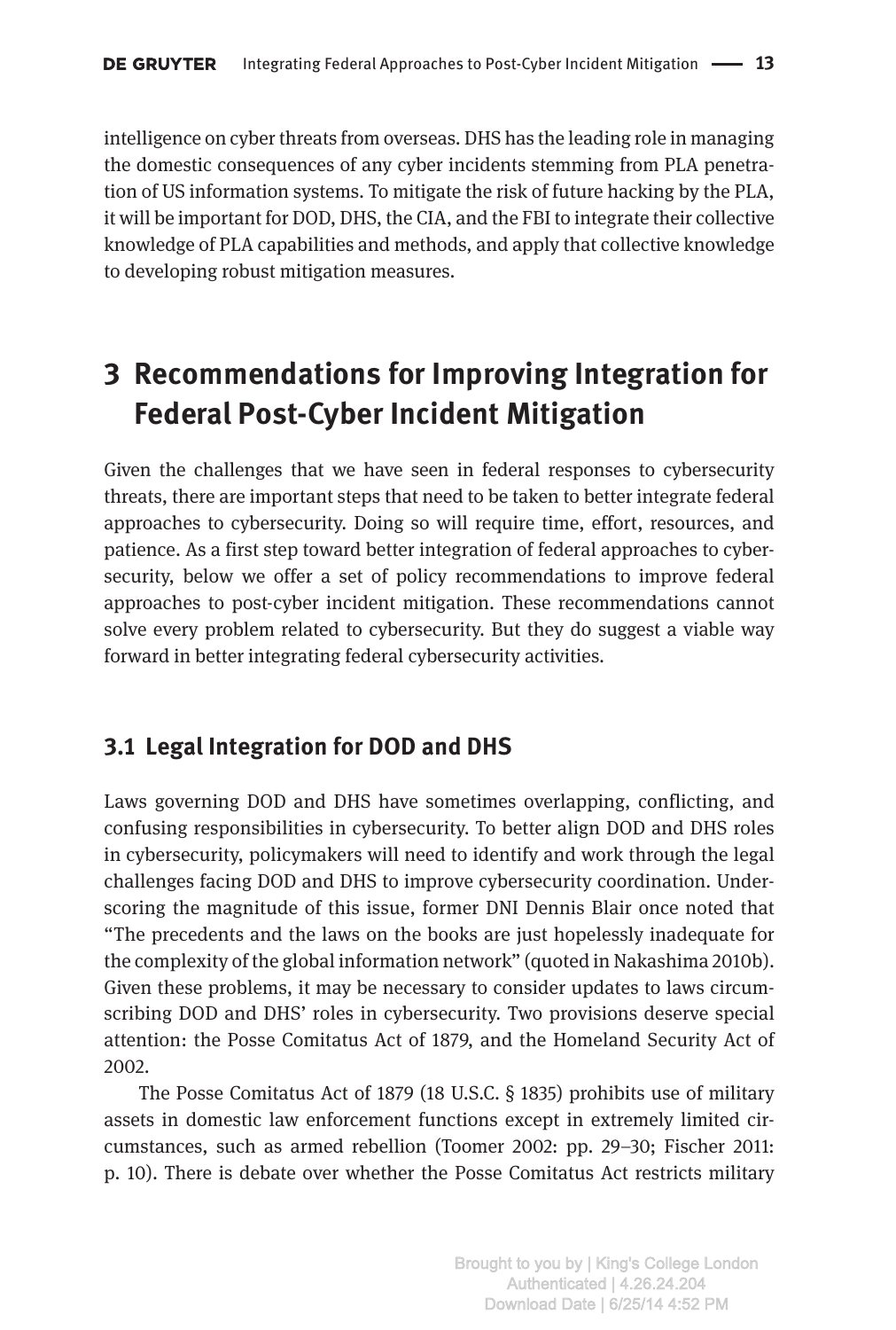cooperation in managing cyber incidents with domestic impacts.7 Presumably, this prohibition would extend to assisting with post-cyber incident mitigation, particularly in criminal investigations of malicious cyber incidents. It may be beneficial for policymakers to revisit the Posse Comitatus Act to accommodate the complexity of investigating cyber incidents affecting US assets. DOD may have valuable information to share with law enforcement officials about a cyber incident's underlying causes. These same data could help to close electronic vulnerabilities, preventing future incidents. But with a legal wall separating DOD from law enforcement authorities, this possibility diminishes. A careful, tightly defined expansion of DOD's authorities in domestic post-cyber incident mitigation would therefore be prudent. This change would permit DOD to aid domestic law enforcement agencies in cyber incident investigations and analyses, with a view to preventing future, similar incidents. A foundational law affecting DHS – the Homeland Security Act of 2002 – could also be modified to expand DHS' participatory role in cyber conflicts.

DHS receives its authority to manage response to domestic incidents from the Homeland Security Act (HSA) of 2002 and Homeland Security Presidential Directive 5 (Homeland Security Act 2002; The White House 2003). The HSA could be revised in a narrow way to permit select DHS personnel to participate in offensive and defensive cyber operations alongside DOD personnel. DHS' involvement under this arrangement might range from a significantly enhanced role, such as direct active engagement in offensive and defensive actions, to more limited involvement via consultations in command centers. In a legal sense, this shift would place DHS on a similar footing as the US armed forces in cybersecurity (Armed Forces 2012).

There would be multiple advantages to this arrangement. At present, both DHS and DOD have divergent missions. They use different vocabularies in describing cyber threats and think about cybersecurity in fundamentally distinct ways – i.e., the former primarily concerned with domestic civilian and government systems, and the latter with US armed forces' and DOD-centric networks. Each department also uses different computer systems to manage information. By permitting limited DHS engagement in cyber conflict, there would be an increase in efficiency in cybersecurity operations. Knowledge transfer between DOD and DHS would become more fluid due to increased familiarity with systems and terminology. This, in turn, would promote more effective responses. The information

**<sup>7</sup>** Toomer provides an excellent discussion of the armed forces' supporting role in the War on Drugs and managing the 1992 Los Angeles riots. Fischer draws an analogy between these realworlds events and those occurring in the cyber arena.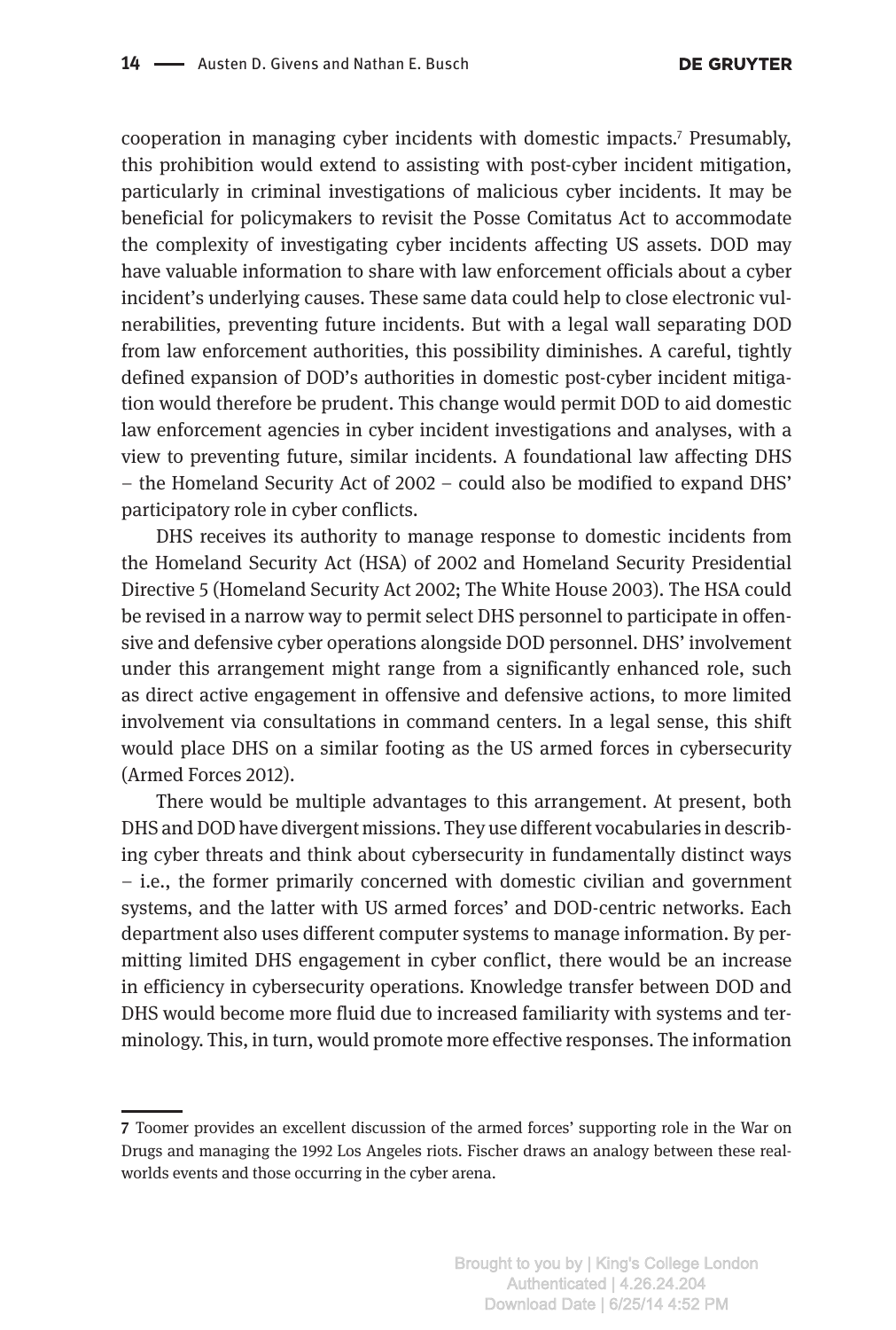and learning from these responses would then smoothly translate into post-cyber incident mitigation measures. Having DOD and DHS personnel working shoulder-to-shoulder in cyber conflict means that mitigation measures can be implemented using complete, well-understood information (Nakashima 2010b).<sup>8</sup> There is less chance for misunderstanding what occurred, how to respond to it, and how to prevent it from happening again. For both DOD and DHS, then, collaboratively engaging in cyber conflicts would provide greater governmental unity and coordination in post-cyber incident mitigation.

There is clear precedent for this evolution in thinking about government departments' roles in conflict. Consider the federalization of National Guard (NG) assets to conduct military operations overseas (Lowenberg n.d.). NG resources belong to the states and NG units report to state Governors. The NG is historically proficient in managing disasters domestically. Yet it quickly adopts non-traditional roles when federalized and deployed to the battlefield. This seems a helpful analog in understanding the need to afford DHS greater offensive and defensive capabilities in cyberspace (Buchalter 2007). Having active duty armed forces and NG personnel working together in combat helps foster a stronger response. Similarly, DHS, whose primary emphasis is the United States and its territories, could also take on a limited role in cyber conflicts, enhancing response and post-cyber incident mitigation measures.

A second example further underscores the feasibility of cyber combat capabilities being shared by DOD and DHS. The conflicts in Afghanistan and Iraq benefitted from an expanded CIA role in "preparing the battlefield." In advance of US armed forces personnel arriving in each country, CIA officers helped establish intelligence networks and select targets for military action (Shaughnessy 2011; Chesney 2012). This was all done with a view toward aiding DOD, blurring the line between the intelligence community and defense activities (Best 2011). As outlined above, there is a similar blurring now between DOD and DHS in cybersecurity policy. It is sensible to re-examine existing laws governing each department to adapt to this evolving need.

This proposal is also directly reminiscent of the information sharing "wall" between law enforcement and intelligence agencies prior to the 9/11 attacks (Grewe 2004). At one time, legal barriers between the CIA and FBI made sense, particularly as protection against domestic collection of intelligence on US citizens. But 9/11 forced that understanding to evolve. The "wall" needed to come down to permit the two agencies to work together more closely, while retaining

**<sup>8</sup>** There has been vigorous debate about whether DOD involvement in offensive cyber operations should legally be considered covert action.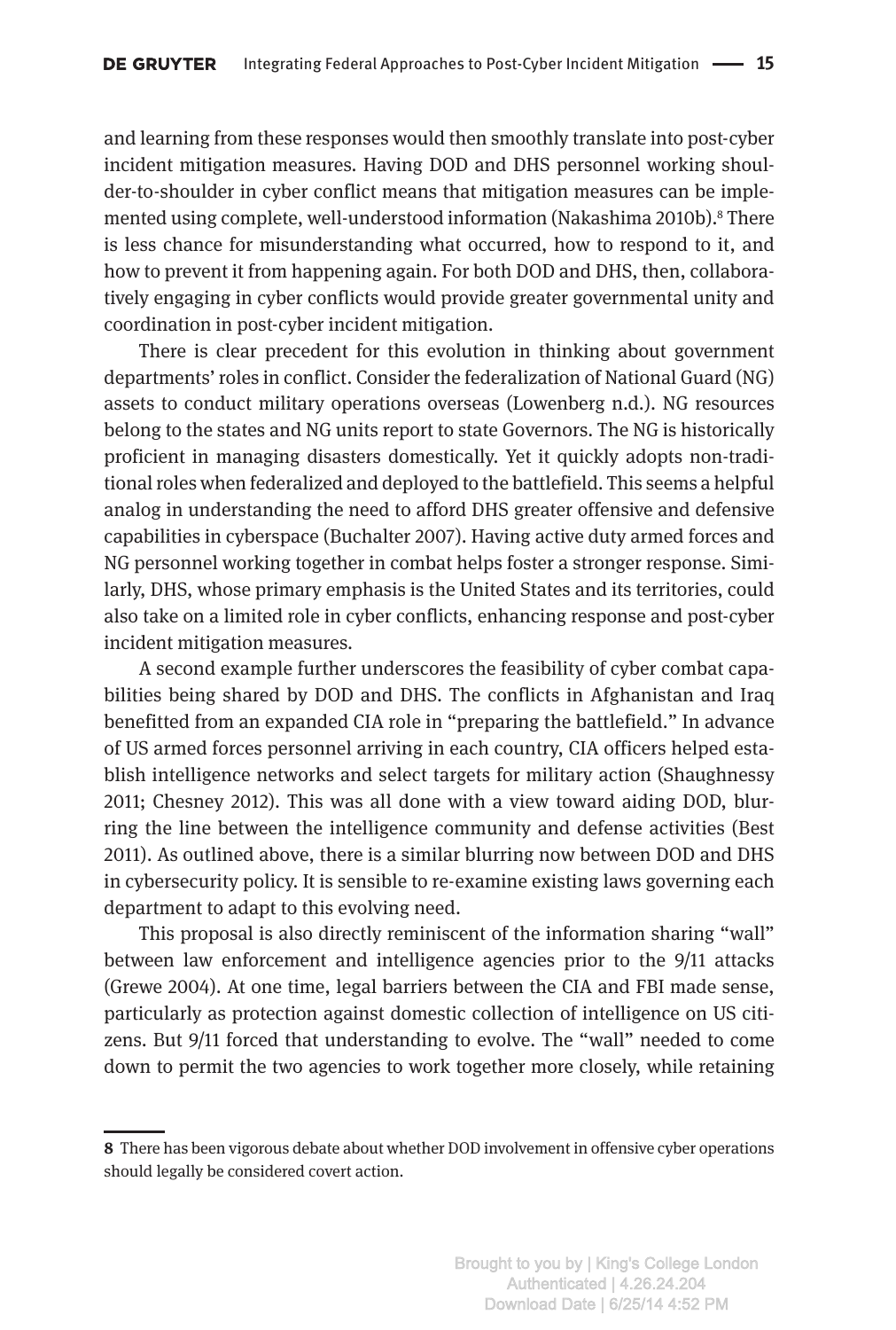their distinct organizational identities and maintaining respect for citizens' civil liberties (Doyle 2002; U.S. Cities 2003).<sup>9</sup>

Given current knowledge of cybersecurity demands and ambiguities, lowering legal barriers between DOD and DHS makes sense. The implementation of the USA PATRIOT Act, which accelerated the lowering of the "wall" between intelligence and law enforcement agencies, provides an essential model for this increased coordination in cybersecurity (Department of Justice 2004). The Act first required a great deal of legal analysis and re-calibration to effectively boost information sharing between intelligence and law enforcement agencies. Similarly, improving cybersecurity information sharing between DOD and DHS will require policymakers to catalogue and sort through the legal parameters for increased coordination. This is particularly important in the context of criminal investigations and prosecutions, which must be conducted with important constitutional safeguards in place. If intelligence and law enforcement agencies fail to adhere to these constitutional safeguards, then evidence from criminal investigations may not be admissible in court.10

These proposals for greater legal integration between DOD and DHS may also present challenges given DOD and DHS' different missions. There may be areas of cybersecurity in which greater coordination between DOD and DHS proves impossible. However, a great deal can be accomplished in areas where DOD and DHS missions overlap, as well as within the broader framework of federal cybersecurity policy. These steps toward deeper legal integration could have the secondary effect of bridging differences between DOD and DHS' organizational cultures.

### **3.2 Cultural Integration for DOD and DHS**

DOD and DHS are culturally distinct. The former is a largely uniformed department; the latter is primarily civilian. DOD has long looked outside the United States to address defense issues, rather than concentrating on what is occurring inside the continental United States. DHS was created to focus on the domestic front, rather than overseas. DOD dates to the National Security Act of 1947, while DHS celebrates its tenth anniversary this year. Yet both departments must actively cooperate to advance their respective missions in cybersecurity. DOD's

**<sup>9</sup>** While beyond the scope of this article, the lowering of the information sharing "wall" remains controversial. The USA PATRIOT Act, a landmark law that helped to advance this idea, remains a particular point of contention among civil libertarians and privacy advocates.

**<sup>10</sup>** The authors thank an anonymous reviewer for this suggestion.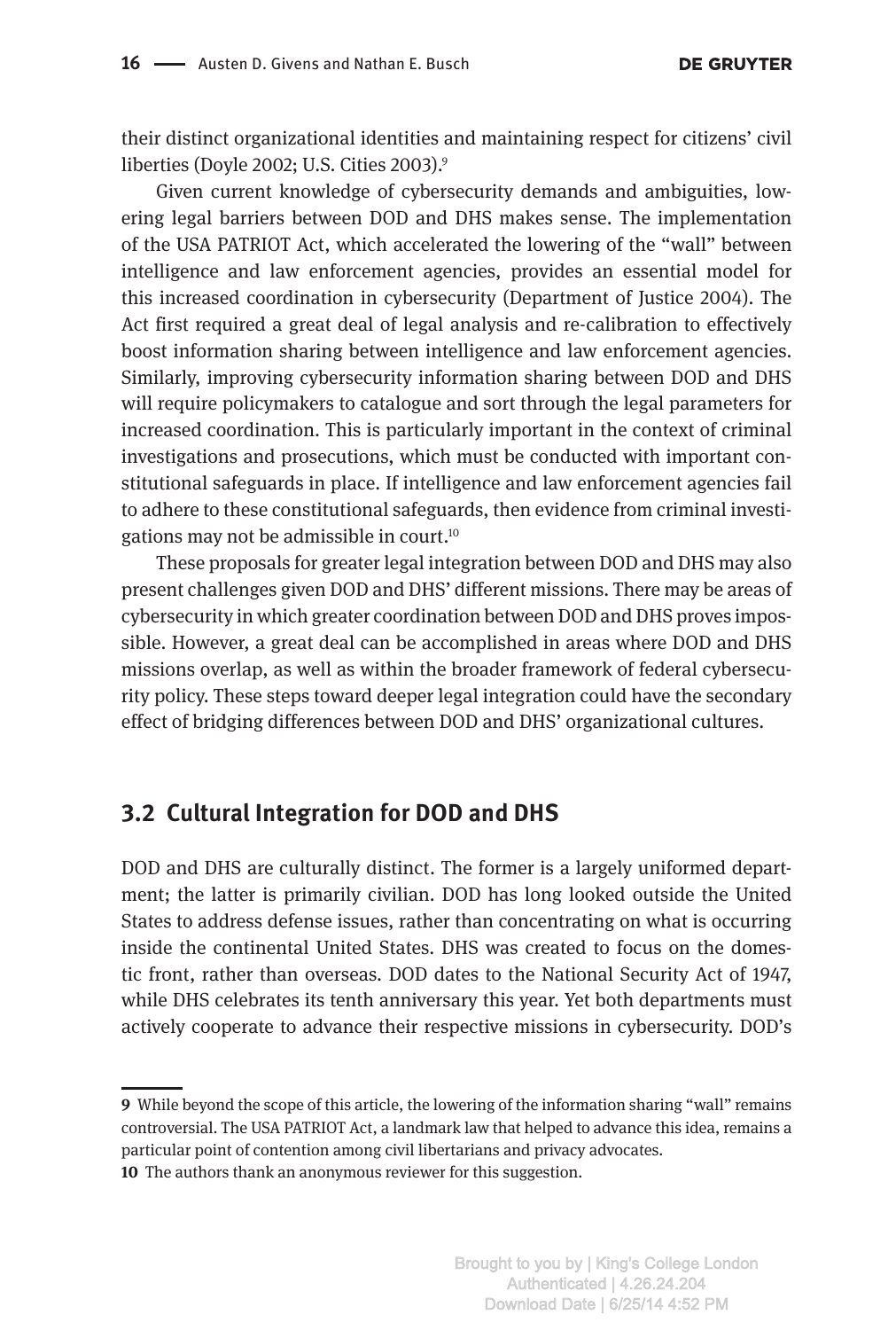cultural orientation toward warfighting, and DHS' focus on domestic incidents, would change with more integrated cybersecurity operations.

Historically, DOD's role in domestic post-incident mitigation has been limited. For instance, one recalls the US Army Corps of Engineers' responsibilities in response to Hurricane Katrina in 2005 – building temporary sandbag levees, and later helping rebuild permanent flood prevention infrastructure (U.S. Army Corps of Engineers 2011). What might an expansion of this role in post-cyber incident mitigation realm look like, and how might that alter DOD culture? First, there would be a need to educate DOD personnel on the importance of collaborating with officials at all levels of government on cybersecurity initiatives. This is a far cry from DOD's current focus on its own departmental-level cybersecurity needs. It would also likely mean a moving away from the notion of limited DOD involvement with civilian IT infrastructure. This means an expectation of increasing DOD engagement with civilian authorities in areas related to cyber incidents. Joint DHS-DOD teams, for example, might consult with private firms on ways to ensure their organizations are not unnecessarily vulnerable to electronic intrusions. This would be a shift for post-cyber incident mitigation activities; in the past, these sorts of visits would typically be from the Federal Bureau of Investigation (FBI), DHS, or both agencies. DOD involvement with civilian organizations in this way is more consistent with the true demands of cybersecurity, which call for integrated solutions.

For its part, DHS personnel would need to adopt a more global perspective. Rather than narrowly focusing on domestic concerns, the tightly linked world of international politics and domestic security would loom increasingly large in the DHS organizational conscience. DHS would likely expand its own international ties with foreign governments to collaboratively address post-cyber incident mitigation (The White House  $2011$ ).<sup>11</sup> There is also reason to expect closer collaboration among DOD, DHS, and business leaders in the United States, rooted in domestic cybersecurity concerns. Increased potential for "militarization" of DHS cybersecurity offices is also a possibility. This would be a natural byproduct of cultural cross-pollination of military and civilian entities. There is potential, then, for a mutually beneficial cultural transformation in both DOD and DHS due to increased cooperation on post-cyber incident mitigation initiatives. It is also logical to more closely link DOD and DHS' technologies to achieve post-cyber incident mitigation goals.

**<sup>11</sup>** The Strategy underlines the importance of international partnerships in the development of cyberspace, which suggests that an expanded global role for DHS role would be consistent with the EOP's thinking.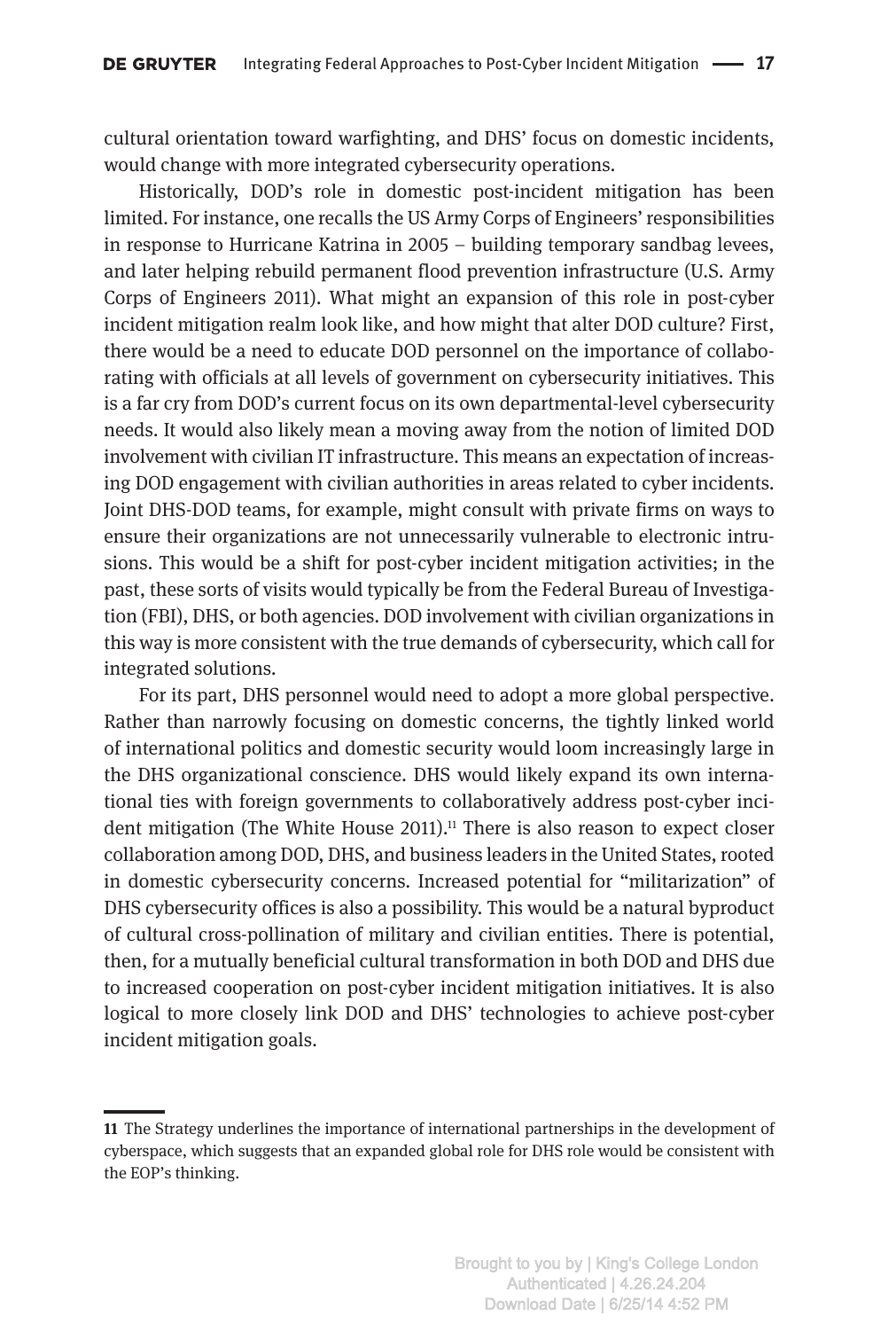### **3.3 Technological Integration for DOD and DHS**

Greater legal and cultural integration will affect the technology used by DOD and DHS. That may mean that DOD needs to be granted greater access to domestic information systems. For example, DOD could have more access to private sector Supervisory Control and Data Acquisition (SCADA) systems controlling the operation of bridges and dams, and more access to data centers that deal with components of US critical infrastructure.

DOD's present responsibilities as part of USCYBERCOM include securing domestic electrical power and manufacturing facilities for military operations (Alexander 2010). This expansion to other facets of critical infrastructure would therefore be a natural extension of DOD's current role.

In a similar way, DHS could be given greater access to DOD networks and systems both inside and outside the United States, and could strengthen ties with firms that support DOD IT infrastructure overseas. For both DOD and DHS, this will likely require new tools that need to be installed, deployed, and maintained over time. But first it will require both agencies to navigate a challenging set of public expectations.

The prospect of government access to private sector computer networks has been a point of great concern for many years. This concern was underscored by recent revelations from Edward Snowden, a former National Security Agency (NSA) contractor, that the NSA has been collecting telephone call metadata from Verizon and data about customers of some of the most well-known IT firms, including Google, Facebook, and Microsoft (Groll 2013). According to the NSA, this data was collected to gather intelligence for counterterrorism purposes (*Ibid*.). Unlike the NSA surveillance, our proposal here deals with monitoring the general health of computer networks used in critical infrastructure like banks, bridges, airports, and hospitals to protect against cyber attacks. It is not related to the Snowden case or collecting intelligence about anyone's individual Internet activity.

Government routinely monitors industrial processes like manufacturing for a number of reasons, such as worker safety, environmental contamination, zoning laws, and building permits (CSIS 2011). The state's purpose here is multi-faceted, but centers around two ideas: it is appropriate for government to take measures to ensure the safety of its citizens, and this same function can prove a source of revenue for the state through taxes and fees. Government also regulates private activity when it carries consequences for the general welfare. This is why driving drunk in one's own car on public roads is prohibited.

Attacks on computer networks that regulate critical infrastructure can and do carry consequences for human life (CSIS 2011). Some government monitoring of these computer networks makes sense because of these networks' importance for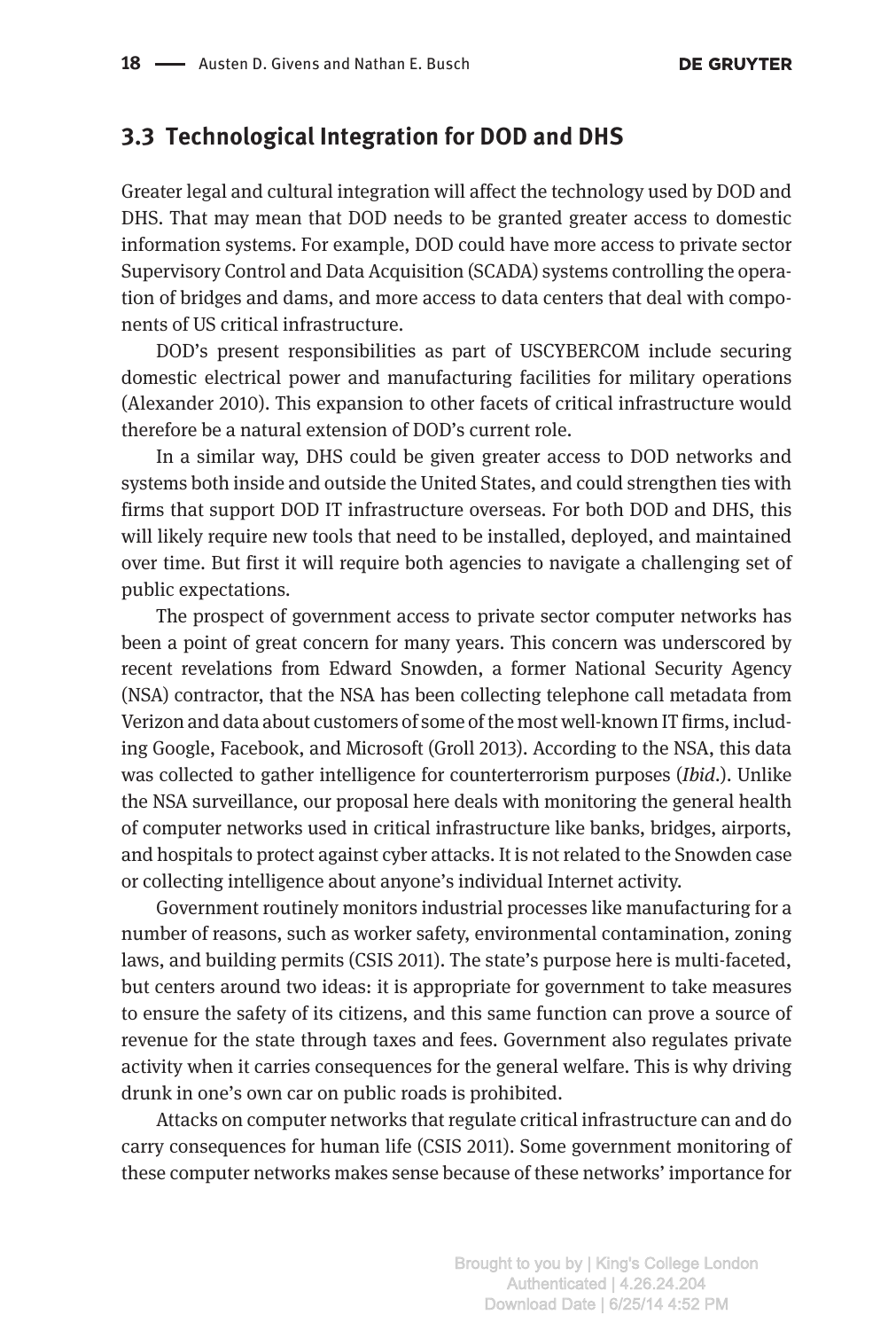national security. For example, a sudden drop or spike in network activity could be indicative of a larger cyber attack taking place. Having this kind of warning would be valuable for DOD and DHS, because it would permit them to take quick action to stop the attack. It would also save time for the firm whose network is being attacked, since the firm would not have to alert DOD and DHS, as DOD and DHS would already know about the attack. So it is not a question of whether it is appropriate for government to monitor the health of critical infrastructure computer networks – it is appropriate. Rather, the question is one of depth: how much monitoring is appropriate, and what type of monitoring is appropriate?<sup>12</sup>

It is reasonable for DOD and DHS to monitor the general health of critical infrastructure computer networks using new technology. Whether monitoring software is installed on these networks (what might be termed a high government intrusion activity), or firms voluntarily generate and send reports to DOD and DHS (which could be labeled a low government intrusion activity), enhancing DOD and DHS' access to networks that manage critical infrastructure stands to benefit the totality of cybersecurity. At the same time, it would be essential for policymakers and administrators to create safeguards to protect against potential abuses of these technologies. In particular, any monitoring of private sector computer networks would need to be undertaken with the full knowledge and consent of the firms themselves, as well as their customers.

### **3.4 Integration for the US Intelligence Community**

As the recommended changes above between DOD and DHS occur, there will also be a need for further integration of cybersecurity operations within the IC as a whole, particularly with the CIA and FBI. Because the CIA is the lead federal agency for foreign intelligence collection, it will necessarily be a valuable source of information on global cyber threats. As the premier federal law enforcement agency, the FBI is in an excellent position to use CIA intelligence to conduct investigations and prosecute cyber criminals. The CIA and FBI can apply lessons learned from the 9/11 attacks to facilitate better integration of their cybersecurity operations, providing a blueprint for improving IC-wide cybersecurity integration.

In the wake of the 9/11 attacks, federal officials recognize that the historical "wall" between intelligence agencies and law enforcement agencies could

**<sup>12</sup>** We are careful here to distinguish between monitoring and regulation. The former (which we favor) involves passive collection and analysis of information. The latter involves actively controlling individual or organizational access to Internet resources, with or without legal justification.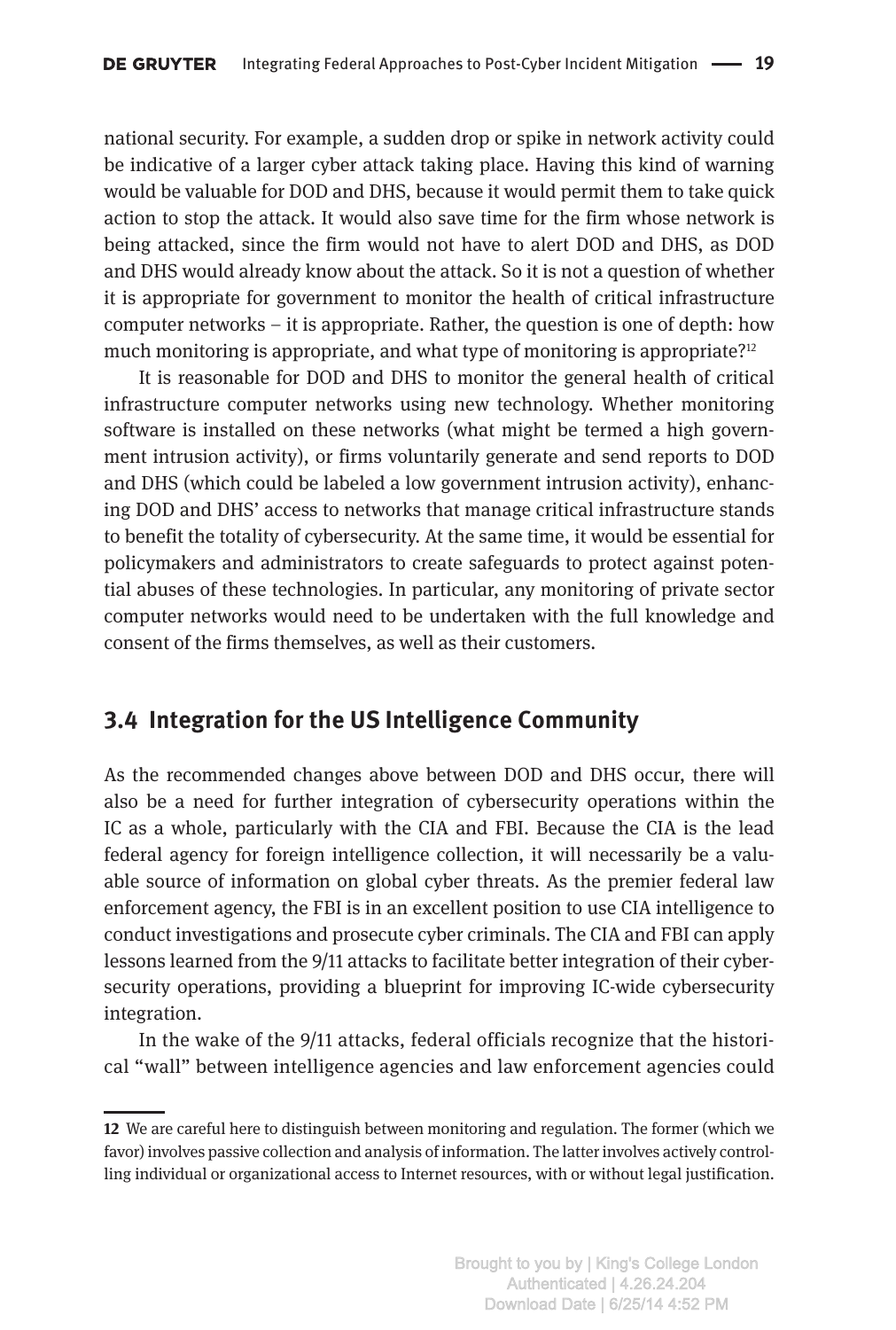unnecessarily encumber investigations of suspected terrorists (Department of Justice 2004). Information sharing between intelligence agencies and law enforcement agencies can be valuable in counterterrorism, because it can make investigations and prosecutions easier. In part, the USA PATRIOT Act served to lower the "wall" between intelligence agencies and law enforcement agencies (*Ibid.*). Section 504 of the PATRIOT Act specifically allows for this kind of information sharing between law enforcement and intelligence agencies in terrorism cases, other cases where there is potential for "grave hostile acts" (though not necessarily terrorism), and when there is covert intelligence collection being conducted by a foreign power against the United States (USA PATRIOT Act 2001).

It may be possible for the IC to apply Section 504 of the USA PATRIOT Act to cybersecurity cases as well as terrorism cases. For example, a company attacked by hackers might call in the FBI to conduct forensic analysis on the attack. With the company's permission, the FBI might then pass forensic information about the attack on to the CIA. The CIA, in turn, could use this information to adjust its own overseas intelligence collection requirements. After collecting new intelligence overseas, the CIA could pass what it has learned on to the FBI, which could use that new information to better identify and prosecute those responsible for the attack. This kind of information sharing between the CIA and FBI is very much in the original spirit of the Act. This CIA-FBI information sharing could also be a valuable model for the other member agencies of the IC, and could help to better protect public and private information systems. And achieving this level of operational integration within the IC requires focused, sustained leadership from the Office of the Director of National Intelligence (ODNI), which oversees the IC.

#### **3.5 Finding A Quarterback**

The federal government needs a "quarterback" for cybersecurity. This problem is similar to those encountered by the federal government prior to the 9/11 attacks. The 9/11 Commission noted in its final report that, in the lead-up to the attacks, it appeared that no one was in charge of government-wide counterterrorism efforts:

In our hearings we regularly asked witnesses: Who is the quarterback? The other players are in their positions, doing their jobs. But who is calling the play that assigns roles to help them execute as a team? Since 9/11, those issues have not been resolved (National Commission on Terrorist Attacks Upon the United States 2004: p. 400).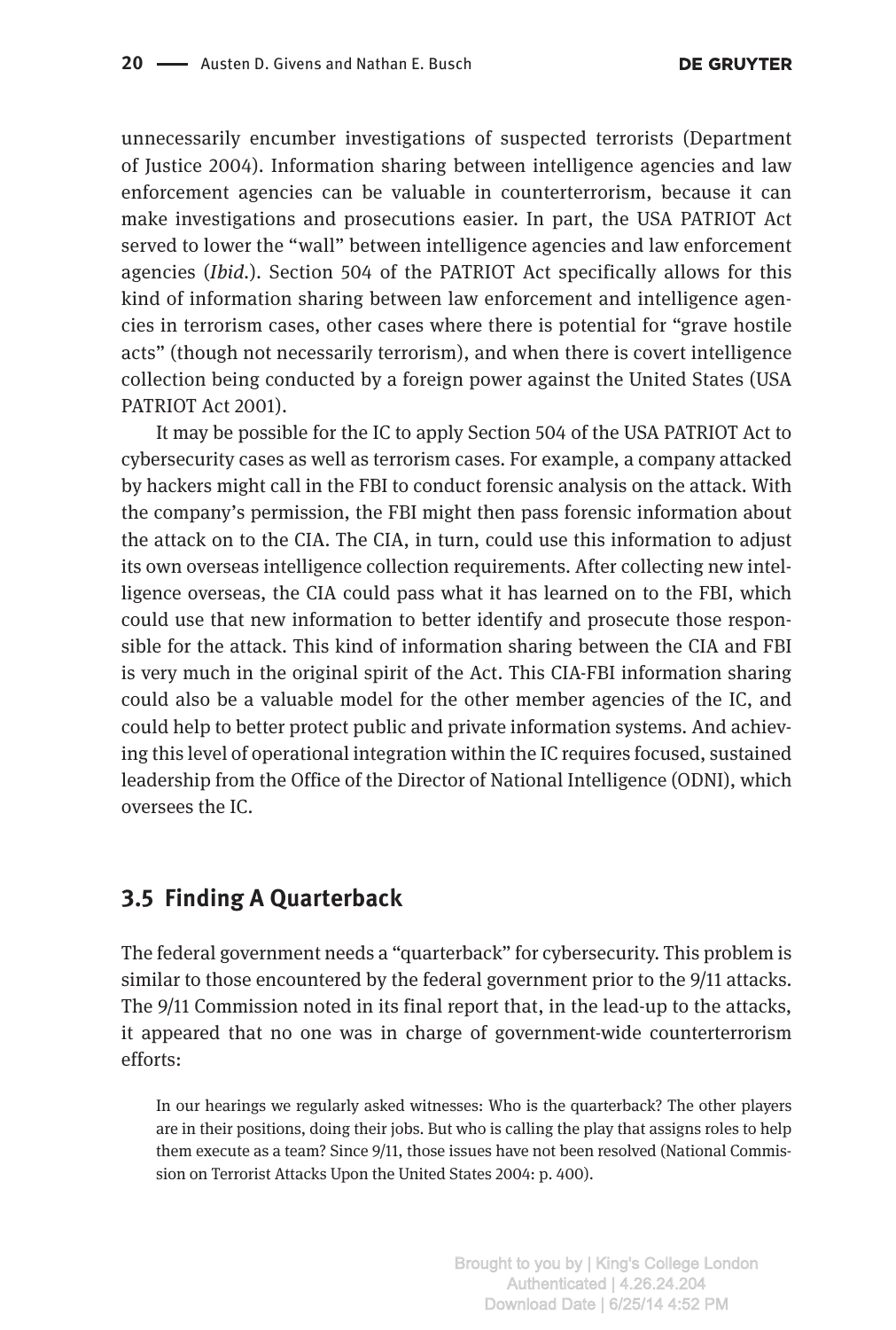The analysis above shows that no one federal entity is leading cybersecurity efforts. The President, as leader of the federal executive branch, theoretically acts as the "quarterback" for federal cybersecurity efforts, pushing executive branch agencies to better integrate their cybersecurity operations. In practice, however, the President delegates this responsibility to the White House Coordinator for Cybersecurity, or "cyber czar." But at the time of this writing, there has been no formal "cyber czar" since Howard Schmidt left the position in May 2012 (The White House 2013). At least one report suggests that Schmidt left partly out of frustration – his position had great responsibility, but little actual authority or influence upon federal cybersecurity policy (Tuutti 2012). Absent changes in the Coordinator's job description, it is reasonable to expect Schmidt's successor to encounter similar frustrations.

But post-9/11 intelligence reforms offer a model for creating a federal cybersecurity quarterback with the authority needed to integrate federal cybersecurity efforts more effectively. In 2004, Congress created the ODNI position in order to institute a "quarterback" for the IC's seventeen member agencies (ODNI n.d.; Seventeen Agencies and Organizations United Under One Goal n.d.). The ODNI was given the authority to oversee the budgets, strategy, and agenda of the IC as a whole. In this way, the federal government helped ensure that IC member agencies were working in concert, sharing information, and better meeting the intelligence needs of policymakers.

A new office outside the White House – the Office of the National Coordinator for Cybersecurity (ONCC) – could play an ODNI-like role in synchronizing federal cybersecurity policy, including post-cyber incident mitigation activities. Like the ODNI, it would be important for Congress to provide this position with budgetary and legal authority to steer federal cybersecurity initiatives. It is only through these authorities that the ONCC would be able to shape federal cybersecurity priorities.

The National Coordinator for Cybersecurity – the specific person who would head the ONCC – would likely also be a Presidential appointee subject to Senate confirmation. Because the ONCC would be located organizationally and physically outside the White House, this position could avoid being politicized in a way that would not be possible if it were located in the White House. And over time, the ONCC could begin to implement a clear, measurable federal cybersecurity agenda, divide cybersecurity responsibilities among different agencies, and help government organizations to work together more effectively. Once the ONCC is in place, the White House Coordinator of Cybersecurity position could be scrapped, because it would no longer be necessary. Although cybersecurity intelligence operations would still need to be coordinated with the ODNI, this office could go a long way toward integrating current federal approaches to cybersecurity.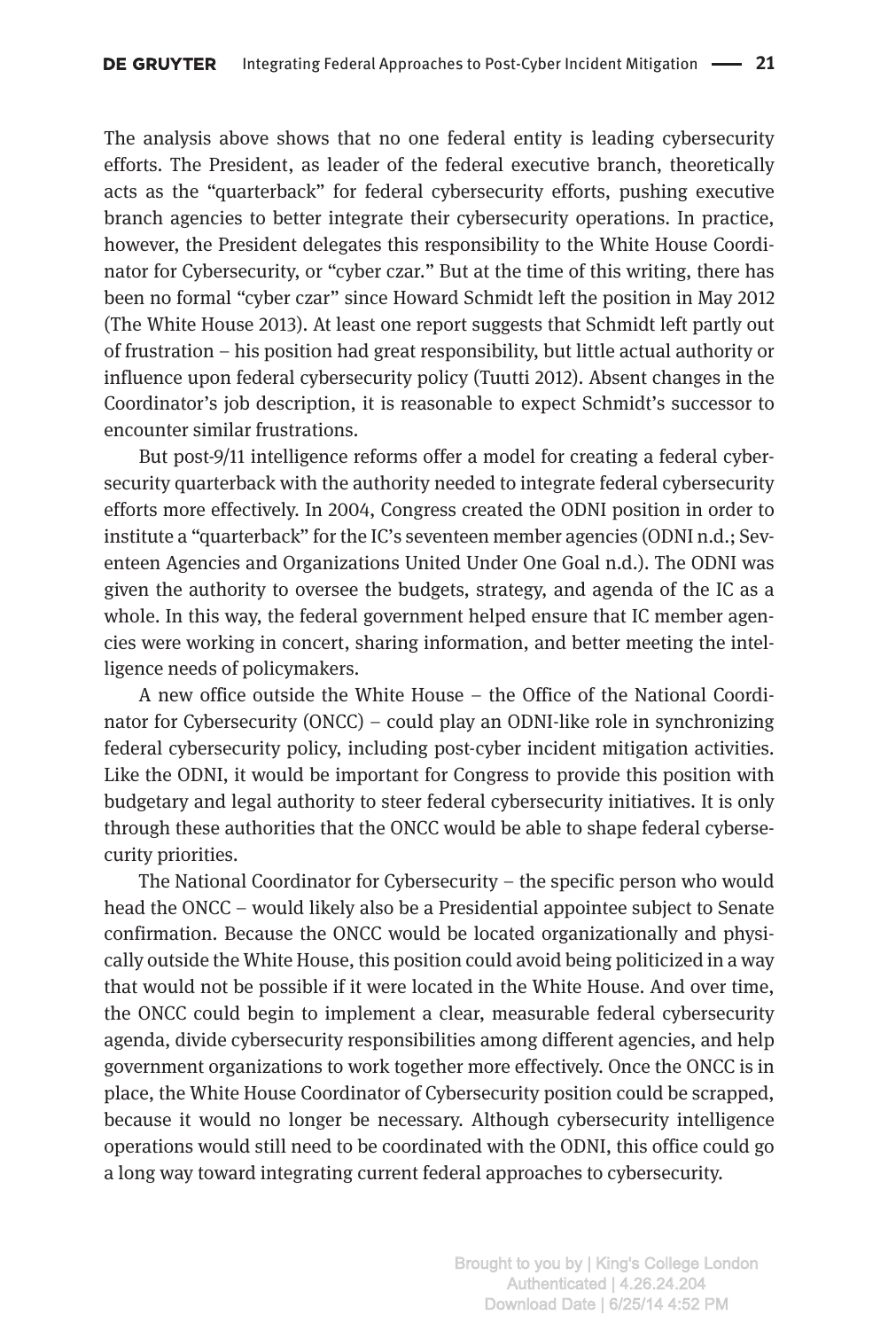## **4 Conclusions**

In September 2012 Congressional testimony, FBI Director Robert Mueller observed that "cyber security may well become our highest priority in the years to come" (Mueller 2012). Five months later the White House released a new presidential decision directive (PDD) about resilience and critical infrastructure protection. This PDD made protecting critical infrastructure from cyber threats and protecting critical infrastructure from physical threats co-equal federal priorities (The White House 2013). In a March 2013 worldwide threat assessment, Director of National Intelligence (DNI) James Clapper underscored the growing importance of cyber threats before turning to more familiar topics like terrorist groups and nuclear proliferation (Clapper 2013). The FBI, DHS, and US Air Force are aggressively hiring thousands of new cybersecurity specialists (Federal Bureau of Investigation 2012; Johnson 2012; Slabodkin 2013). Given the prominence that cyber threats have taken within the federal government, it is all the more important to address challenges to post-cyber incident mitigation.

For this enormous growth to be effective, there is an urgent need to integrate and streamline the federal approach to cybersecurity. As we have argued, however, the current approach to post-cyber incident mitigation remains problematically divided. To address the requirements of post-cyber incident mitigation, greater legal, cultural, and technological integration among DOD, DHS, the White House, and the IC is necessary to enhance current capabilities.

Some might claim that the 2010 DHS-DOD MOA on cybersecurity already points in this direction. Others could highlight joint DOD-DHS planning, training, exercising, and day-to-day operations – all of which show that both agencies are taking steps toward integrating their cybersecurity activities (DHS and DOD 2010). While acknowledging the benefits of these steps, a cohesive approach to cybersecurity now requires far more integration than we see in the status quo. This article's recommendations represent a next step in this evolutionary process.

However, a great deal would still need to be done. In addition to the federal level, future research is also needed in this area related to the role of state and local governments in cybersecurity. Appropriate funding levels for local and state cybersecurity initiatives, and the degree to which these initiatives interface with federal programs, remain unclear. Additional surveys of DOD, DHS, CIA, and FBI officials' own views about their roles in cyber conflict and post-incident mitigation would also help clarify understanding of how these agencies see their responsibilities in federal cybersecurity policy. Finally, there is a need for greater access to data on cyber incidents. It is publically known that US government computer systems are attacked thousands of times per day (Lynn 2010). Making more information about these attacks publically available for analysis would be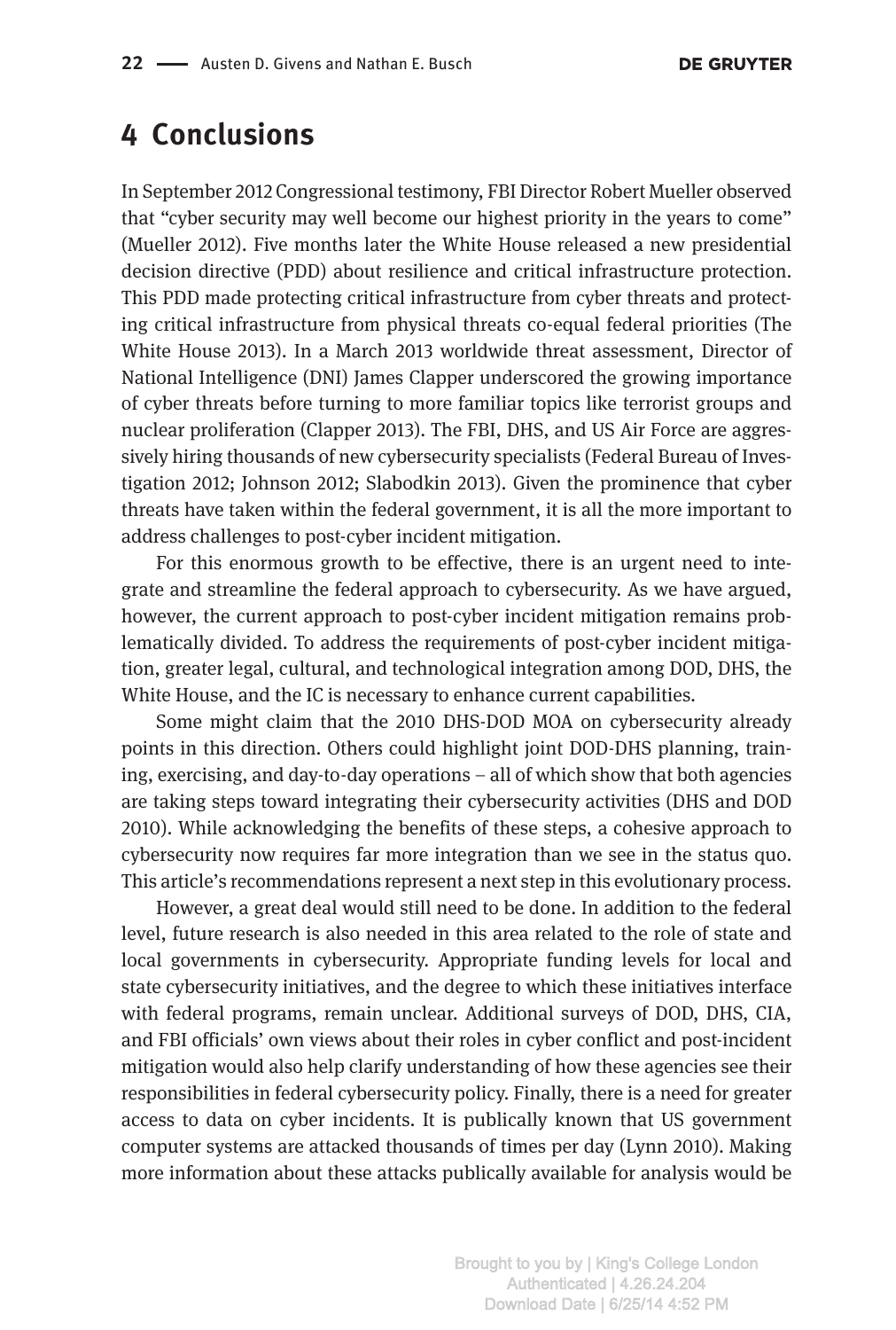helpful to scholars in determining new ways to understand and respond to cybersecurity threats.

The expanding US dependence on IT means that cybersecurity policy will remain a topic of significant interest for the years ahead. It is now helpful to question whether certain historical barriers in the federal government remain useful for post-cyber incident mitigation. Cyber threats recognize no organizational boundaries. In countering them, perhaps the United States should not, either.

### **References**

Alexander, Keith (2010) "U.S. Cybersecurity Policy and the Role of USCYBERCOM." Transcript of Remarks at the Center for Strategic and International Studies Cybersecurity Policy Debate Series. Retrieved May 1, 2012, from csis.org: [http://csis.org/files/](http://csis.org/files/attachments/100603csis-alexander.pdf) [attachments/100603csis-alexander.pdf](http://csis.org/files/attachments/100603csis-alexander.pdf)

Armed Forces (2012) Title 10, United States Code.

Ashford, Warwick (2013) Former US Cyber Czar Howard Schmidt tells Business not to Wait for Government. Retrieved March 22, 2013, from computerweekly.com: [http://www.](http://www.computerweekly.com/news/2240177283/Former-US-cyber-czar-Howard-Schmidt-tells-business-not-to-wait-for-government) [computerweekly.com/news/2240177283/Former-US-cyber-czar-Howard-Schmidt-tells](http://www.computerweekly.com/news/2240177283/Former-US-cyber-czar-Howard-Schmidt-tells-business-not-to-wait-for-government)[business-not-to-wait-for-government.](http://www.computerweekly.com/news/2240177283/Former-US-cyber-czar-Howard-Schmidt-tells-business-not-to-wait-for-government)

Best, Richard A. (2011) *Covert Action: Legislative Background and Possible Policy Questions.* Washington, DC: Congressional Research Service.

Buchalter, Alice R. (2007) *Military Support to Civil Authorities: The Role of the Department of Defense in Homeland Defense.* Washington, DC: Federal Research Division, Library of Congress.

Busch, Nathan E. and Austen D. Givens (2012) "Public-Private Partnerships in Homeland Security: Opportunities and Challenges," Homeland Security Affairs, 8(1):1-24.

- Busch, Nathan E. and Austen D. Givens (2013) "Achieving Resilience in Disaster Management: The Role of Public-Private Partnerships," Journal of Strategic Security, 6(2):1–19.
- Center for the Protection of National Infrastructure (n.d.) Cyber Incident Response (CIR) Service. Retrieved June 4, 2013, from [http://www.cpni.gov.uk/about/Who-we-work-with/cir/.](http://www.cpni.gov.uk/about/Who-we-work-with/cir/)
- Center for Strategic and International Studies (2008) *Securing Cyberspace for the 44th Presidency: A Report of the CSIS Commission on Cybersecurity for the 44th Presidence.* Washington, DC.

Center for Strategic and International Studies (2011) *Cybersecurity Two Years Later: A Report of the CSIS Commission on Cybersecurity for the 44th Presidency.* Washington, DC.

- Center for Strategic and International Studies (2013) *Significant Cyber Incidents Since 2006*. Washington, DC. Retrieved June 4, 2013, from [http://csis.org/files/publication/130514\\_](http://csis.org/files/publication/130514_Significant_Cyber_Incidents_Since_2006_0.pdf) [Significant\\_Cyber\\_Incidents\\_Since\\_2006\\_0.pdf](http://csis.org/files/publication/130514_Significant_Cyber_Incidents_Since_2006_0.pdf).
- Chabinsky, Steven R. (2010) "Cybersecurity Strategy: A Primer for Policy Makers and Those on the Front Line," Journal of National Security Law & Policy, 4:27–39.
- Chesney, Robert M. (2012) "Military-Intelligence Convergence and the Law of the Title 10/Title 50 Debate," Journal of National Security Law & Policy, 5:539–629.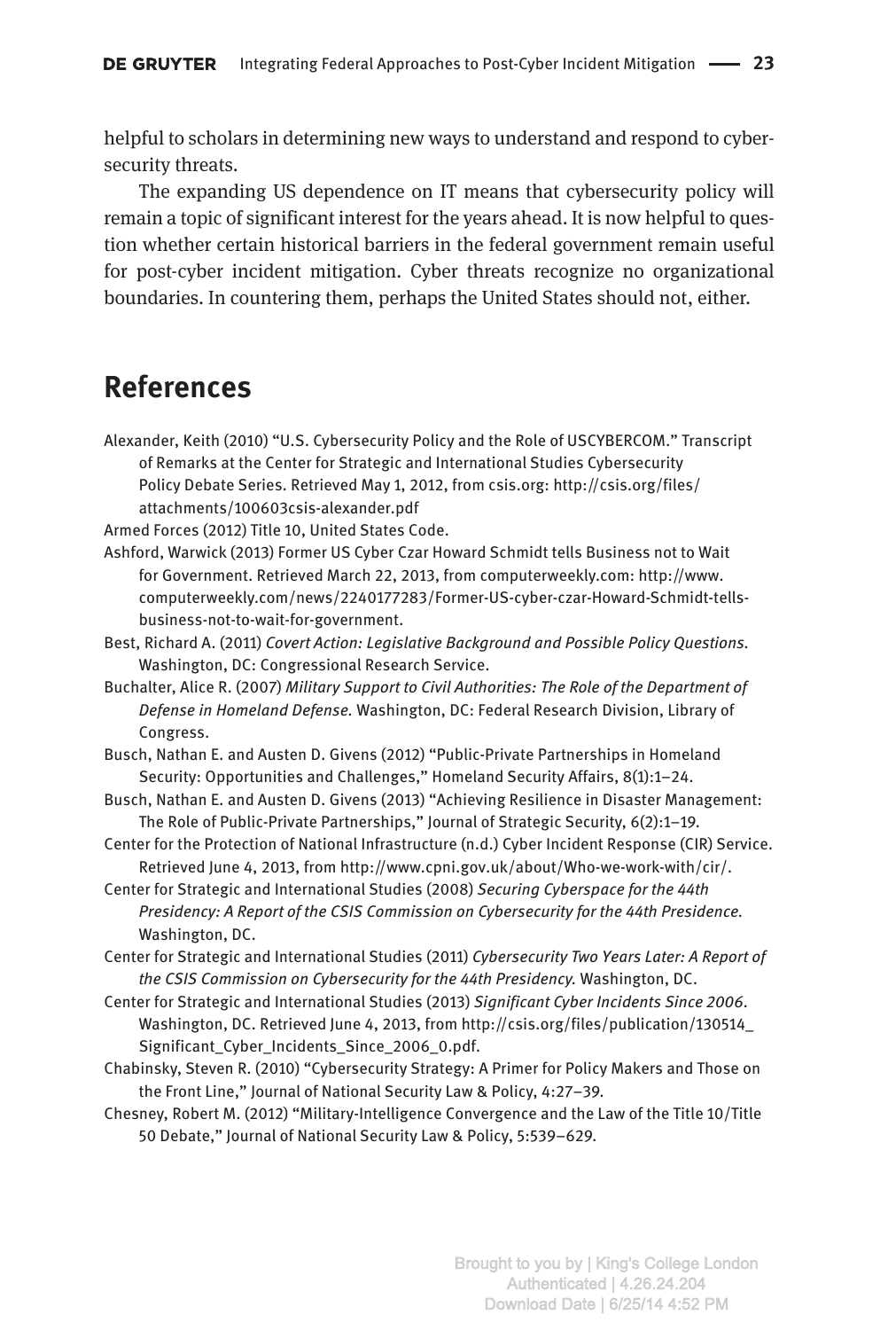Chittister, Clyde G. and Yacov Y. Haimes (2011) "The Role of Modeling in the Resilience of Cyberinfrastructure Systems and Preparedness for Cyber Intrusions," Journal of Homeland Security and Emergency Management, 8(1):1–19.

Clapper, James R. (2013) Worldwide Threat Assessment to the Senate Select Committee on Intelligence. Retrieved March 22, 2013, from intelligence.gov: [http://www.dni.gov/files/](http://www.dni.gov/files/documents/Intelligence%20Reports/WWTA%20Remarks%20as%20delivered%2012%20Mar%202013.pdf) [documents/Intelligence%20Reports/WWTA%20Remarks%20as%20delivered%2012%20](http://www.dni.gov/files/documents/Intelligence%20Reports/WWTA%20Remarks%20as%20delivered%2012%20Mar%202013.pdf) [Mar%202013.pdf](http://www.dni.gov/files/documents/Intelligence%20Reports/WWTA%20Remarks%20as%20delivered%2012%20Mar%202013.pdf).

"Cyber Incidents Hit 90% of U.S. Firms" (2011) The Information Management Journal, 8.

Deloitte (n.d.) Your Cyber Attack Mitigation Strategy? 'Offline' is not the Only Option. Retrieved June 3, 2013, from [http://www.deloitte.com/assets/Dcom-Iceland/Local%20Assets/](http://www.deloitte.com/assets/Dcom-Iceland/Local%20Assets/Documents/24607A%20Cyber%20attack.pdf) [Documents/24607A%20Cyber%20attack.pdf](http://www.deloitte.com/assets/Dcom-Iceland/Local%20Assets/Documents/24607A%20Cyber%20attack.pdf).

Department of Defense (2009) Memorandum to the Secretaries of the Military Departments from Robert Gates, Secretary of Defense, Subject: Establishment of a Subordinate Unified U.S. Cyber Command Under U.S. Strategic Command for Military Cyberspace Operations. Retrieved April 13, 2012, from <http://info.publicintelligence.net/OSD05914.pdf>.

Department of Defense (2011) *Department of Defense Strategy for Operating in Cyberspace.* Department of Defense (2013) Annual Report to Congress: Military and Security Developments

Involving the People's Republic of China. Retrieved June 4, 2013, from [http://www.](http://www.defense.gov/pubs/2013_china_report_final.pdf) [defense.gov/pubs/2013\\_china\\_report\\_final.pdf](http://www.defense.gov/pubs/2013_china_report_final.pdf).

- Department of Homeland Security and Department of Defense (2010) Memorandum of Agreement Between the Department of Homeland Security and the Department of Defense Regarding Cybersecurity. Retrieved April 13, 2012, from dhs.gov: [http://www.dhs.gov/](http://www.dhs.gov/xlibrary/assets/20101013-dod-dhs-cyber-moa.pdf) [xlibrary/assets/20101013-dod-dhs-cyber-moa.pdf.](http://www.dhs.gov/xlibrary/assets/20101013-dod-dhs-cyber-moa.pdf)
- Department of Homeland Security (n.d.) Office of Cybersecurity and Communications. Retrieved March 22, 2013, from dhs.gov: <http://www.dhs.gov/office-cybersecurity-and-communications>.
- Department of Homeland Security (2010) *National Cyber Incident Response Plan* [Interim Version].
- Department of Justice (2004) Report From The Field: The USA PATRIOT Act At Work. Retrieved March 22, 2013, from [http://www.justice.gov/olp/pdf/patriot\\_report\\_from\\_the\\_](http://www.justice.gov/olp/pdf/patriot_report_from_the_field0704.pdf) [field0704.pdf.](http://www.justice.gov/olp/pdf/patriot_report_from_the_field0704.pdf)

Dipert, Randall R. (2010) "The Ethics of Cyberwarfare," Journal of Military Ethics, 9(4):394–410.

- Doyle, Charles (2002) The USA Patriot Act: A Sketch. Retrieved May 7, 2012, from [http://www.](http://www.fas.org/irp/crs/RS21203.pdf) [fas.org/irp/crs/RS21203.pdf.](http://www.fas.org/irp/crs/RS21203.pdf)
- Dunlap, Charles J. (2011) "Perspectives for Cyber Strategists on Law for Cyberwar," Strategic Studies Quarterly, 5(1):81–99.
- Etzioni, Amitai (2011) "Cybersecurity in the Private Sector," Issues in Science and Technology, 28(1):58–62.
- Federal Bureau of Investigation (2012) National Cyber Security Awareness Month 2012: Are You the Weakest Link? Retrieved March 22, 2013, from fbi.gov: [http://www.fbi.gov/news/](http://www.fbi.gov/news/news_blog/national-cyber-security-awareness-month-2012) [news\\_blog/national-cyber-security-awareness-month-2012](http://www.fbi.gov/news/news_blog/national-cyber-security-awareness-month-2012).
- Federal Emergency Management Agency (2013) Cyber Attack. Retrieved June 4, 2013, from [http://www.ready.gov/cyber-attack.](http://www.ready.gov/cyber-attack)
- Federal Laboratory Consortium for Technology Transfer (2013) Spotlight On: Air Force Research Laboratory-Rome Research. Retrieved March 22, 2013, from Site: [http://www.flcnortheast.](http://www.flcnortheast.org/200607_03.html) [org/200607\\_03.html.](http://www.flcnortheast.org/200607_03.html)
- Fischer, Eric A. (2011) *Federal Laws Relating to Cybersecurity: Discussion of Proposed Revisions.* Washington, DC: Congressional Research Service.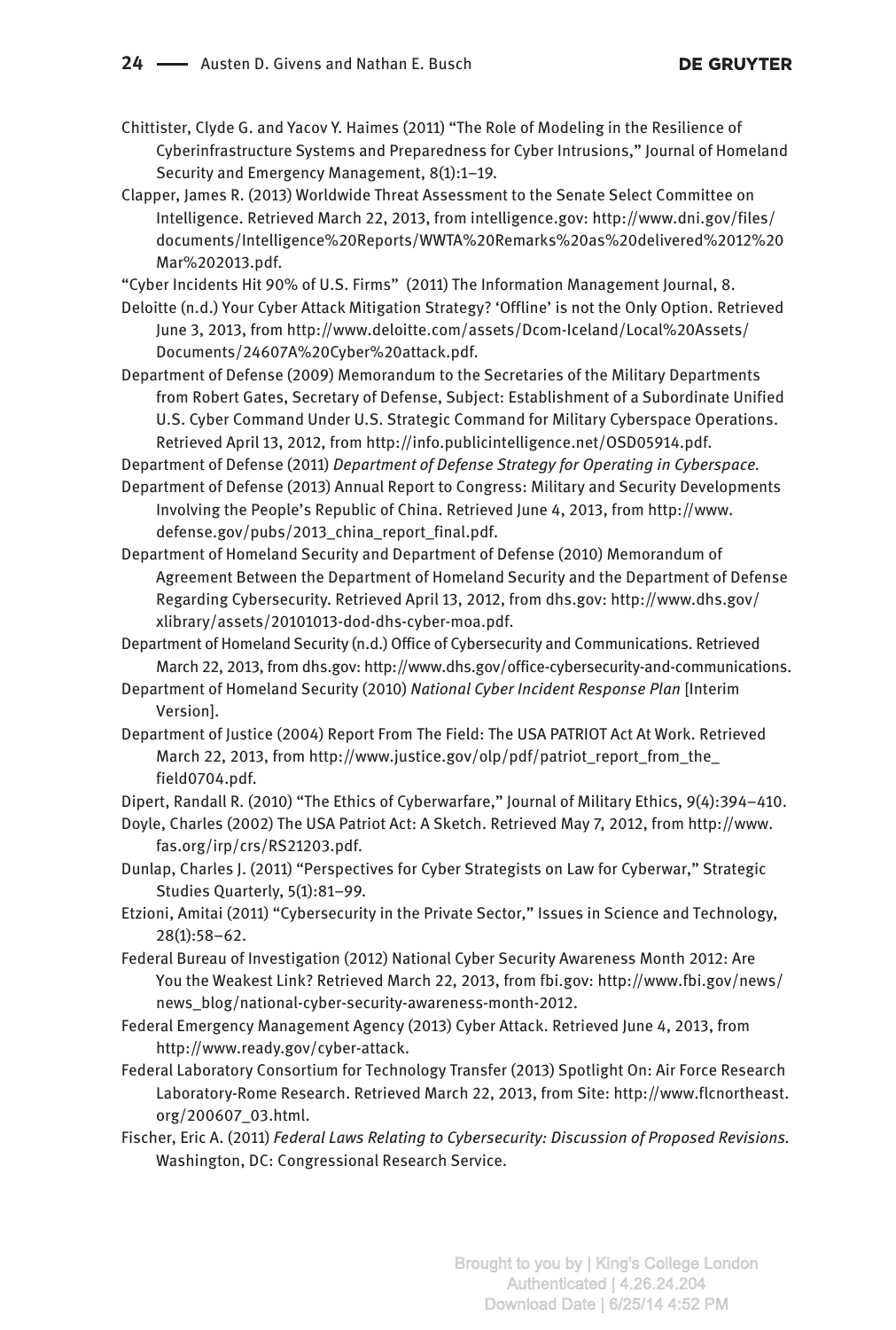- Flowers, Angelyn, Sherali Zeadally and Acklyn Murray (2013) "Cybersecurity and US Legislative Efforts to address Cybercrime," Journal of Homeland Security and Emergency Management, 10(1):1–27.
- Givens, Austen D. and Nathan E. Busch (2013a) "Information Sharing and Public-Private Partnerships: The Impact on Homeland Security," Homeland Security Review 7(2), forthcoming.
- Givens, Austen D. and Nathan E. Busch (2013b) "Realizing the Promise of Public-Private Partnerships in US Critical Infrastructure Protection," International Journal of Critical Infrastructure Protection, 6(1):39–50.
- Grewe, Barbara A. (2004) Legal Barriers to Information Sharing: The Erection of a Wall Between Intelligence and Law Enforcement Investigations. Commission on Terrorist Attacks Upon the United States Staff Monograph. Retrieved May 7, 2012, from: [http://www.fas.org/irp/](http://www.fas.org/irp/eprint/wall.pdf) [eprint/wall.pdf](http://www.fas.org/irp/eprint/wall.pdf).
- Groll, Elias (2013) NSA Swears Its Spy Programs Are No Big Deal in PRISM Spin War, Round Two. Retrieved July 17, 2013, from foreignpolicy.com: [http://blog.foreignpolicy.com/](http://blog.foreignpolicy.com/posts/2013/06/17/prism_spin_war_round_two_nsa_swears_its_intel_programs_are_no_big_deal) [posts/2013/06/17/prism\\_spin\\_war\\_round\\_two\\_nsa\\_swears\\_its\\_intel\\_programs\\_are\\_no\\_](http://blog.foreignpolicy.com/posts/2013/06/17/prism_spin_war_round_two_nsa_swears_its_intel_programs_are_no_big_deal) [big\\_deal](http://blog.foreignpolicy.com/posts/2013/06/17/prism_spin_war_round_two_nsa_swears_its_intel_programs_are_no_big_deal).
- Guinchard, Audrey (2011) "Between Hype and Understatement: Reassessing Cyber Risks As Security Strategy," Journal of Strategic Security, 4(2):75–96.
- Harknett, Richard J. and James A. Stever (2009) "The Cybersecurity Triad: Government, Private Sector Partners, and the Engaged Cybersecurity Citizen," Journal of Homeland Security and Emergency Management, 6(1):1–14.
- Harknett, Richard J., John P. Callaghan and Rudi Kauffman (2010) "Leaving Deterrence Behind: War-Fighting and National Cybersecurity," Journal of Homeland Security and Emergency Management, 7(1):1–24.
- Hayden, Michael (2011) *The Cyber Threat*. Statement for the Record, House Permanent Select Committee on Intelligence. Retrieved March 22, 2013, from [http://intelligence.house.gov/](http://intelligence.house.gov/sites/intelligence.house.gov/files/documents/100411CyberHearingHayden.pdf) [sites/intelligence.house.gov/files/documents/100411CyberHearingHayden.pdf](http://intelligence.house.gov/sites/intelligence.house.gov/files/documents/100411CyberHearingHayden.pdf).
- Hollis, David M. (2010) "USCYBERCOM: The Need for a Combatant Command versus a Subunified Command," Joint Forces Quarterly, 58(3):48–53.
- Homeland Security Act (2002) Pub. L. No. 107-296, 116 STAT. 2135.
- Johnson, Nicole (2012) DHS to Hire 600 Cyber Professionals. Retrieved March 22, 2013, from federaltimes.com: [http://blogs.federaltimes.com/federal-times-blog/2012/10/31/dhs-to](http://blogs.federaltimes.com/federal-times-blog/2012/10/31/dhs-to-hire-600-cyber-professionals/)[hire-600-cyber-professionals/](http://blogs.federaltimes.com/federal-times-blog/2012/10/31/dhs-to-hire-600-cyber-professionals/)
- Kaiser, Tiffany (2011) Former CIA/NSA Head: Cyber Security Threats 'Horribly Overclassified.' Retrieved March 22, 2013, from dailytech.com: [http://www.dailytech.com/Former+CIANSA](http://www.dailytech.com/Former+CIANSA+Head+Cyber+Security+Threats+Horribly+OverClassified/article22953.htm) [+Head+Cyber+Security+Threats+Horribly+OverClassified/article22953.htm](http://www.dailytech.com/Former+CIANSA+Head+Cyber+Security+Threats+Horribly+OverClassified/article22953.htm).
- Kaplan, Jeremy A. (2010) Beware of Link: E-Mail Virus Plays Havoc with Internet. Retrieved May 16, 2012, from foxnews.com: [http://www.foxnews.com/scitech/2010/09/09/beware-link](http://www.foxnews.com/scitech/2010/09/09/beware-link-e-mail-virus-plays-havoc-internet/)[e-mail-virus-plays-havoc-internet/.](http://www.foxnews.com/scitech/2010/09/09/beware-link-e-mail-virus-plays-havoc-internet/)
- Lowenberg, Timothy J. (n.d.) The Role of the National Guard in Homeland Defense and Homeland Security. National Guard Association of the United States. Retrieved May 7, 2012, from: [http://www.ngaus.org/ngaus/files/ccLibraryFiles/Filename/000000000457/](http://www.ngaus.org/ngaus/files/ccLibraryFiles/Filename/000000000457/primer%20fin.pdf) [primer%20fin.pdf.](http://www.ngaus.org/ngaus/files/ccLibraryFiles/Filename/000000000457/primer%20fin.pdf)
- Lynn, William J. (2010) "Defending a New Domain," Foreign Affairs, 89(5):97–108.
- Mandiant (2013) APT1: Exposing One of China's Cyber Espionage Units. Retrieved March 22, 2013, from [http://intelreport.mandiant.com/Mandiant\\_APT1\\_Report.pdf](http://intelreport.mandiant.com/Mandiant_APT1_Report.pdf).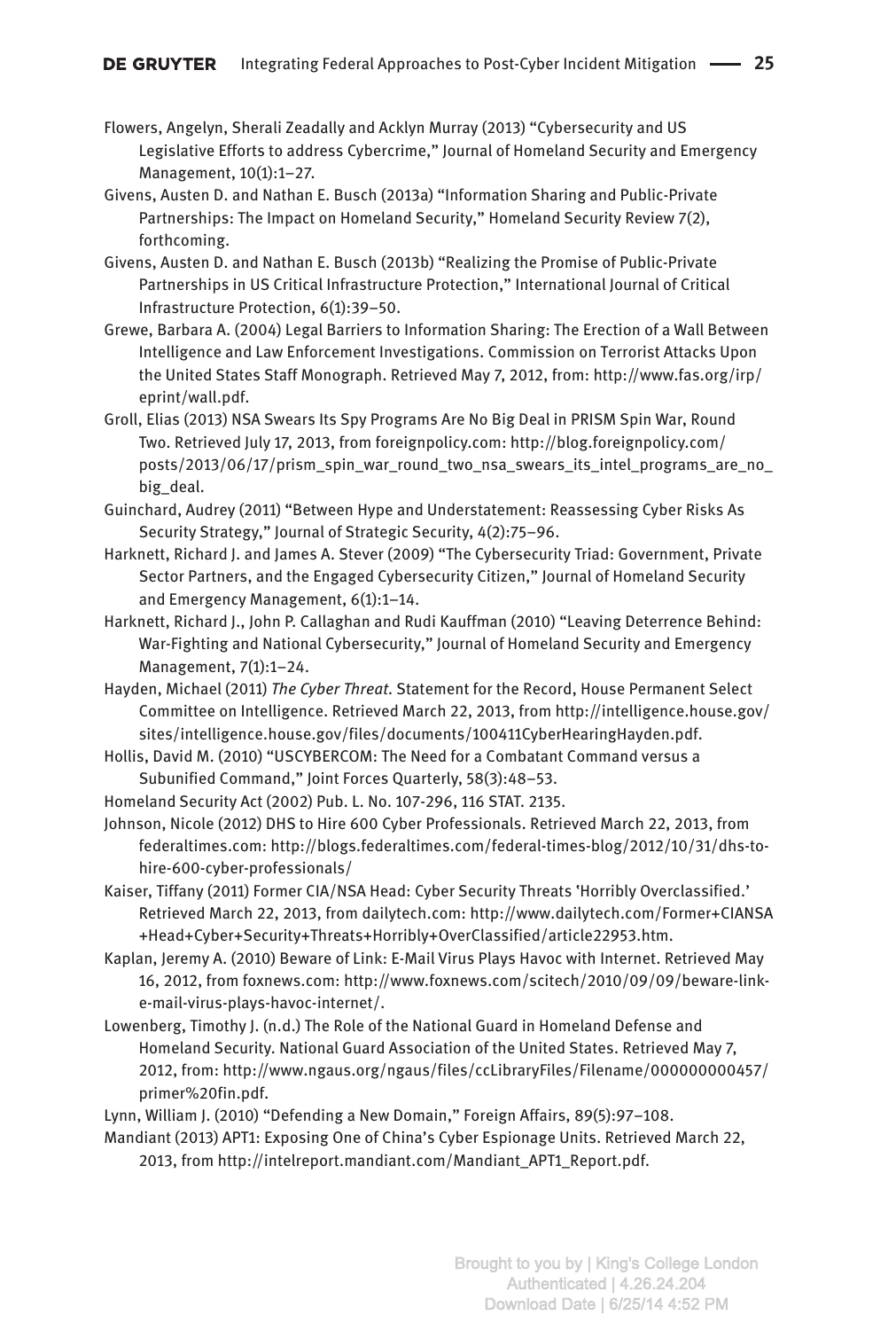McConnell, Michael, Michael Chertoff and William Lynn (2012) "China's Cyber Thievery Is National Policy – And Must Be Challenged," *The Wall Street Journal*, Retrieved June 4, 2013 from ABI/INFORM Complete.

McCullagh, Declan (2012) Opposition Grows to CISPA 'Big Brother' Cybersecurity Bill. cnet. com. Retrieved May 16, 2012, from [http://news.cnet.com/8301-31921\\_3-57419540-281/](http://news.cnet.com/8301-31921_3-57419540-281/opposition-grows-to-cispa-big-brother-cybersecurity-bill/) [opposition-grows-to-cispa-big-brother-cybersecurity-bill/](http://news.cnet.com/8301-31921_3-57419540-281/opposition-grows-to-cispa-big-brother-cybersecurity-bill/).

McGraw, Gary (2013) "Cyber War Is Inevitable (Unless We Build Security In)," Journal of Strategic Studies, 36(1):109–119.

- Mills, Elinor (2010) 'Here You Have' Virus Spreading Through the Internet. CBSNews.com. Retrieved May 16, 2012, from: [http://www.cbsnews.com/8301-501465\\_162-20016098-](http://www.cbsnews.com/8301-501465_162-20016098-501465.html?tag=contentMain;contentBody) [501465.html?tag=contentMain;contentBody.](http://www.cbsnews.com/8301-501465_162-20016098-501465.html?tag=contentMain;contentBody)
- Mueller, Robert (2012) Statement before the Senate Committee on Homeland Security and Governmental Affairs. Retrieved March 22, 2013, from fbi.gov: [http://www.fbi.gov/news/](http://www.fbi.gov/news/testimony/homeland-threats-and-agency-responses) [testimony/homeland-threats-and-agency-responses.](http://www.fbi.gov/news/testimony/homeland-threats-and-agency-responses)
- Mueller, Robert (2013) Remarks at RSA Cyber Security Conference. Retrieved March 22, 2013, from fbi.gov: [http://www.fbi.gov/news/speeches/working-together-to-defeat-cyber](http://www.fbi.gov/news/speeches/working-together-to-defeat-cyber-threats)[threats](http://www.fbi.gov/news/speeches/working-together-to-defeat-cyber-threats).
- Nakashima, Ellen (2010a) "White House Declassifies Outline of Cybersecurity Program," *The Washington Post.* Retrieved May 17, 2012, from: [http://www.washingtonpost.com/](http://www.washingtonpost.com/wp-dyn/content/article/2010/03/02/AR2010030202113.html) [wp-dyn/content/article/2010/03/02/AR2010030202113.html](http://www.washingtonpost.com/wp-dyn/content/article/2010/03/02/AR2010030202113.html).
- Nakashima, Ellen (2010b) "Pentagon is Debating Cyber-Attacks," *The Washington Post*. Retrieved May 15, 2012, from [http://www.washingtonpost.com/wp-dyn/content/](http://www.washingtonpost.com/wp-dyn/content/article/2010/11/05/AR2010110507464.html) [article/2010/11/05/AR2010110507464.html](http://www.washingtonpost.com/wp-dyn/content/article/2010/11/05/AR2010110507464.html).
- Nakashima, Ellen (2013a) "U.S. said to be Target of Massive Cyber-Espionage Campaign," *The Washington Post*. Retrieved June 4, 2013 from [http://www.washingtonpost.](http://www.washingtonpost.com/world/national-security/us-said-to-be-target-of-massive-cyber-espionage-campaign/2013/02/10/7b4687d8-6fc1-11e2-aa58-243de81040ba_story.html) [com/world/national-security/us-said-to-be-target-of-massive-cyber-espionage](http://www.washingtonpost.com/world/national-security/us-said-to-be-target-of-massive-cyber-espionage-campaign/2013/02/10/7b4687d8-6fc1-11e2-aa58-243de81040ba_story.html)[campaign/2013/02/10/7b4687d8-6fc1-11e2-aa58-243de81040ba\\_story.html.](http://www.washingtonpost.com/world/national-security/us-said-to-be-target-of-massive-cyber-espionage-campaign/2013/02/10/7b4687d8-6fc1-11e2-aa58-243de81040ba_story.html)
- Nakashima, Ellen (2013b) "Confidential Reports Lists Weapons System Designs Compromised by Chinese Cyberspies." *The Washington Post*. Retrieved June 4, 2013, from [http://](http://www.washingtonpost.com/world/national-security/confidential-report-lists-us-weapons-system-designs-compromised-by-chinese-cyberspies/2013/05/27/a42c3e1c-c2dd-11e2-8c3b-0b5e9247e8ca_story.html) [www.washingtonpost.com/world/national-security/confidential-report-lists-us](http://www.washingtonpost.com/world/national-security/confidential-report-lists-us-weapons-system-designs-compromised-by-chinese-cyberspies/2013/05/27/a42c3e1c-c2dd-11e2-8c3b-0b5e9247e8ca_story.html)[weapons-system-designs-compromised-by-chinese-cyberspies/2013/05/27/](http://www.washingtonpost.com/world/national-security/confidential-report-lists-us-weapons-system-designs-compromised-by-chinese-cyberspies/2013/05/27/a42c3e1c-c2dd-11e2-8c3b-0b5e9247e8ca_story.html) [a42c3e1c-c2dd-11e2-8c3b-0b5e9247e8ca\\_story.html](http://www.washingtonpost.com/world/national-security/confidential-report-lists-us-weapons-system-designs-compromised-by-chinese-cyberspies/2013/05/27/a42c3e1c-c2dd-11e2-8c3b-0b5e9247e8ca_story.html).
- National Commission on Terrorist Attacks Upon the United States (2004) The 9/11 Commission Report. Retrieved March 22, 2013, from [http://www.9-11commission.gov/](http://www.9-11commission.gov/report/911Report.pdf) [report/911Report.pdf.](http://www.9-11commission.gov/report/911Report.pdf)
- National Institute of Standards and Technology (2011) *National Initiative for Cybersecurity Education Strategic Plan: Building a Digital Nation* [DRAFT].
- Newmeyer, Kevin P. (2012) "Who Should Lead U.S. Cybersecurity Efforts?" Prism, 3(2): 115–126.
- Nojeim, Greg T. (2010) "Cybersecurity and Freedom on the Internet," Journal of National Security Law & Policy, 4:119–137.
- Office of the Director of National Intelligence (n.d.) Intelligence Reform and Terrorism Prevention Act of 2004. Retrieved March 22, 2013, from dni.gov: [http://www.dni.gov/](http://www.dni.gov/index.php/about/organization/ic-legal-reference-book-2012/ref-book-irtpa) [index.php/about/organization/ic-legal-reference-book-2012/ref-book-irtpa](http://www.dni.gov/index.php/about/organization/ic-legal-reference-book-2012/ref-book-irtpa).
- Sanger, David E. (2013) "U.S. Blames China's Military Directly for Cyberattacks," *The New York Times*. Retrieved June 4, 2013, from [http://www.nytimes.com/2013/05/07/world/asia/](http://www.nytimes.com/2013/05/07/world/asia/us-accuses-chinas-military-in-cyberattacks.html?pagewanted=all&_r=0;) [us-accuses-chinas-military-in-cyberattacks.html?pagewanted=all&\\_r=0;.](http://www.nytimes.com/2013/05/07/world/asia/us-accuses-chinas-military-in-cyberattacks.html?pagewanted=all&_r=0;)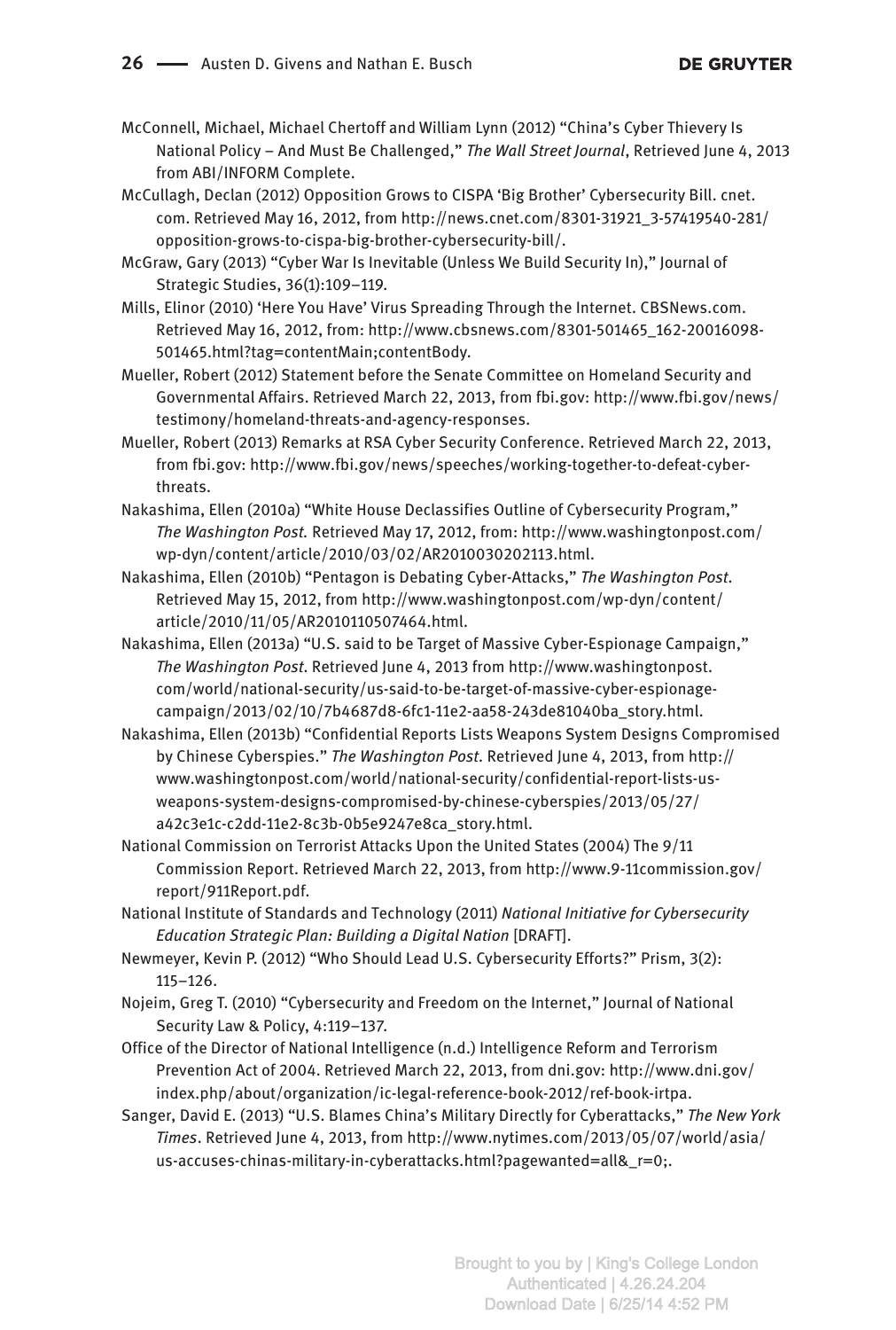- Sanger, David E. and John Markoff (2009) "Obama Outlines Coordinated Cyber-Security Plan," *The New York Times*. Retrieved May 17, 2012, from: [http://www.nytimes.com/2009/05/30/](http://www.nytimes.com/2009/05/30/us/politics/30cyber.html) [us/politics/30cyber.html](http://www.nytimes.com/2009/05/30/us/politics/30cyber.html).
- Schneider, Anne and Helen Ingram (1990) "Behavioral Assumptions of Policy Tools," The Journal of Politics, 52(2):510–529.
- Seventeen Agencies and Organizations United Under One Goal (n.d.) intelligence.gov Retrieved March 22, 2013, from intelligence.gov: [http://www.intelligence.gov/about-the](http://www.intelligence.gov/about-the-intelligence-community/)[intelligence-community/](http://www.intelligence.gov/about-the-intelligence-community/).
- Sharp, Walter G. (2010) "The Past, Present, and Future of Cybersecurity," Journal of National Security Law & Policy, 4:13–26.
- Shaughnessy, Larry (2011) 10 Years of War: Missiles and Horses. Retrieved May 17, 2012, from cnn.com: [http://security.blogs.cnn.com/2011/10/03/war-in-afghanistan-started-with](http://security.blogs.cnn.com/2011/10/03/war-in-afghanistan-started-with-cruise-missiles-stealth-bombers-and-horses/)[cruise-missiles-stealth-bombers-and-horses/](http://security.blogs.cnn.com/2011/10/03/war-in-afghanistan-started-with-cruise-missiles-stealth-bombers-and-horses/).
- Slabodkin, Greg (2013) Air Force Plans to Hire 1,000 Cyber Warriors Starting in Fiscal 2014. Retrieved March 22, 2013, from fiercegovernmentit.com: [http://www.fiercegovernmentit.](http://www.fiercegovernmentit.com/story/air-force-Plans-Hire-1000-Cyber-Warriors-Starting-Fiscal-2014/2013-01-23) [com/story/air-force-Plans-Hire-1000-Cyber-Warriors-Starting-Fiscal-2014/2013-01-23](http://www.fiercegovernmentit.com/story/air-force-Plans-Hire-1000-Cyber-Warriors-Starting-Fiscal-2014/2013-01-23).
- Toomer, Jeffrey K. (2002) A Strategic View of Homeland Security: Relooking the Posse Comitatus Act and DOD's Role in Homeland Security. Retrieved April 21, 2012, from dtic. mil: [http://www.dtic.mil/cgi-bin/GetTRDoc?AD=ADA403866.](http://www.dtic.mil/cgi-bin/GetTRDoc?AD=ADA403866)
- Tuutti, Camille (2012) What Cyber Czar's Departure Means for White House Cyber Priorities. Retrieved March 24, 2013, from fcw.com: [http://fcw.com/articles/2012/05/22/howard](http://fcw.com/articles/2012/05/22/howard-schmidt-impact-cyber-priorities.aspx)[schmidt-impact-cyber-priorities.aspx](http://fcw.com/articles/2012/05/22/howard-schmidt-impact-cyber-priorities.aspx).
- The White House (2003) Homeland Security Presidential Directive 5: Management of Domestic Incidents. Retrieved April 13, 2012, from <http://www.fas.org/irp/offdocs/nspd/hspd-5.html>.
- The White House (2009a) Cyberspace Policy Review: Assuring a Trusted and Resilient Information and Communications Infrastructure*.* Retrieved July 18, 2013, from [http://www.](http://www.whitehouse.gov/documents/cyberspace_policy_review_final.pdf) [whitehouse.gov/documents/cyberspace\\_policy\\_review\\_final.pdf](http://www.whitehouse.gov/documents/cyberspace_policy_review_final.pdf)*.*
- The White House (2009b) Remarks By The President On Securing Our Nation′s Cyber Infrastructure. Retrieved May 1, 2012, from [http://www.whitehouse.gov/the-press-office/](http://www.whitehouse.gov/the-press-office/remarks-president-securing-our-nations-cyber-infrastructure) [remarks-president-securing-our-nations-cyber-infrastructure.](http://www.whitehouse.gov/the-press-office/remarks-president-securing-our-nations-cyber-infrastructure)
- The White House (2010) *Comprehensive National Cybersecurity Initiative.*
- The White House (2011) International Strategy for Cyberspace: Prosperity, Security, and Opennness in a Networked World*.* Retrieved July 18, 2013, from [http://www.whitehouse.](http://www.whitehouse.gov/sites/default/files/rss_viewer/international_strategy_for_cyberspace.pdf) [gov/sites/default/files/rss\\_viewer/international\\_strategy\\_for\\_cyberspace.pdf](http://www.whitehouse.gov/sites/default/files/rss_viewer/international_strategy_for_cyberspace.pdf)*.*
- The White House (2013) Presidential Policy Directive Critical Infrastructure Security and Resilience. Retrieved March 22, 2013, from [http://www.whitehouse.gov/the-press](http://www.whitehouse.gov/the-press-office/2013/02/12/presidential-policy-directive-critical-infrastructure-security-and-resil.)[office/2013/02/12/presidential-policy-directive-critical-infrastructure-security-and-resil.](http://www.whitehouse.gov/the-press-office/2013/02/12/presidential-policy-directive-critical-infrastructure-security-and-resil.)
- United States Computer Emergency Readiness Team (n.d.) About Us. Retrieved June 4, 2013, from [https://www.us-cert.gov/about-us/.](https://www.us-cert.gov/about-us/)
- Uniting and Strengthening America by Providing Appropriate Tools to Intercept and Obstruct Terrorism (USA PATRIOT Act) of 2001, Pub. L. No. 107-56, 115 STAT. 272 (2001).
- U.S. Army Corps of Engineers (2011) Hurricane and Storm Damage Risk Reduction: Background Information. Retrieved May 17, 2012, from [http://www.mvn.usace.army.mil/hps2/hps\\_](http://www.mvn.usace.army.mil/hps2/hps_background.asp) [background.asp](http://www.mvn.usace.army.mil/hps2/hps_background.asp).
- "U.S. Cities, States Fight PATRIOT Act" (2003) *The Information Management Journal*, 12.
- U.S. Government Accountability Office (2011a) *Cybersecurity: Continued Attention Needed to Protect Our Nation*'*s Cyber Infrastructure.* Statement of Gregory C. Wilshusen Before the